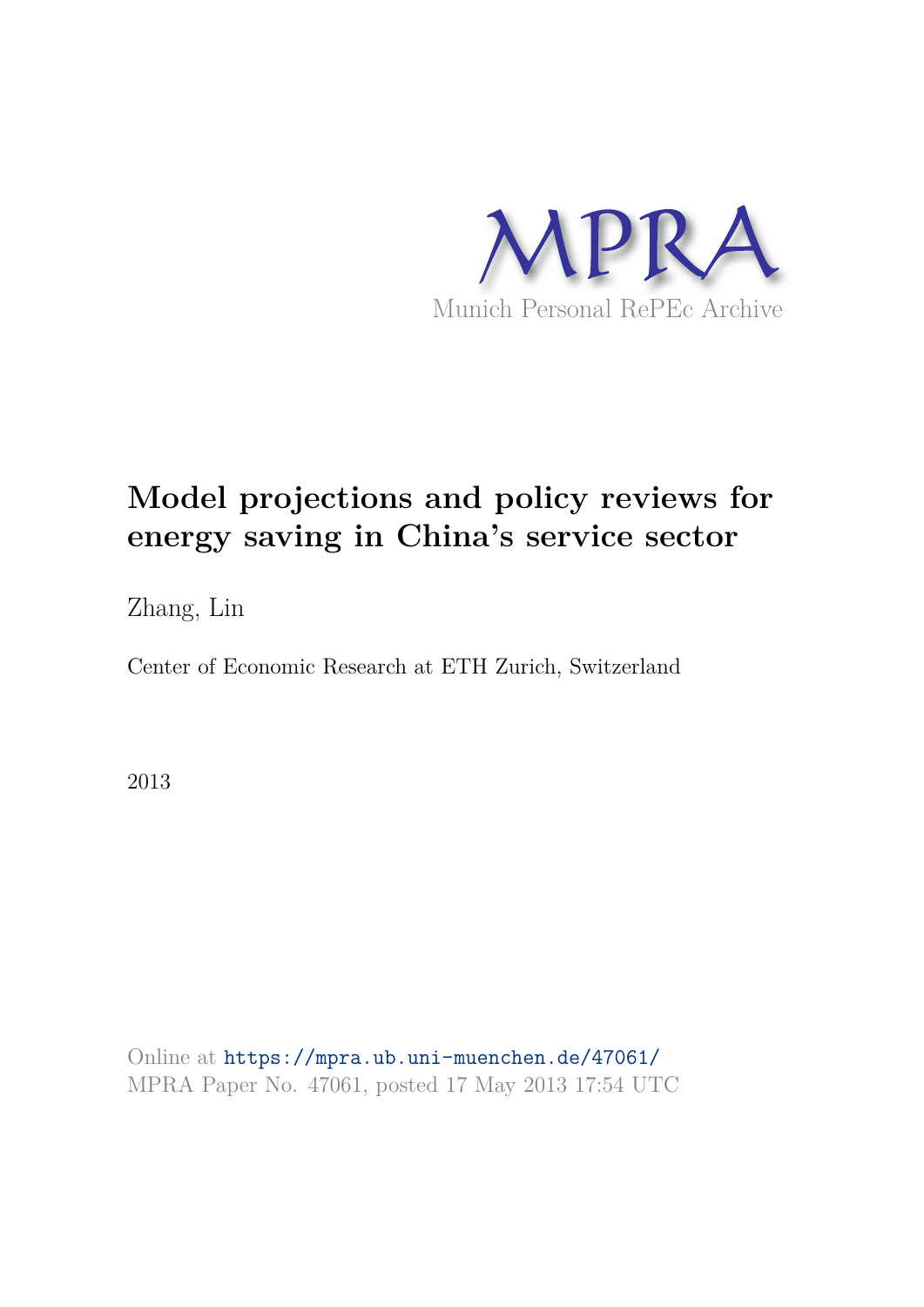# Model projections and policy reviews for energy saving in China's service sector

Lin Zhang<sup>∗</sup>

Center of Economic Research at ETH Zurich, Switzerland

#### Abstract

Energy efficiency of buildings in the service sector is becoming increasingly important in China due to the structural shift of the economy from industry to services. This paper employs a bottom-up cohort model to simulate current energy saving policies and to make projections for future energy use and CO2 emissions for the period 2000-2030 in the Chinese service sector. The analysis shows that energy demand in the service sector will approximately triple in 2030, far beyond the target of quadrupling GDP while only doubling energy use. However, it is feasible to achieve the target of emission reduction by 40% in 2020 even under the poor state of compliance rate of building standard. This paper also highlights four crucial aspects of designing optimal energy saving policies for China's service sector based on the model results.

*Keywords*: Energy saving policy; Bottom-up; Service sector

## 1 Introduction

China as the largest and fastest growing non-OECD economy consumed 18% of world energy in 2009 (IEA, 2010). The service sector accounts for 7% of China's total energy

<sup>∗</sup>CER-ETH Center of Economic Research at ETH Zurich, ZUE F9, CH-8092 Zurich, Switzerland. Tel.: +41 44 6324878; fax: +41 44 6321362; e-mail: linzhang@ethz.ch.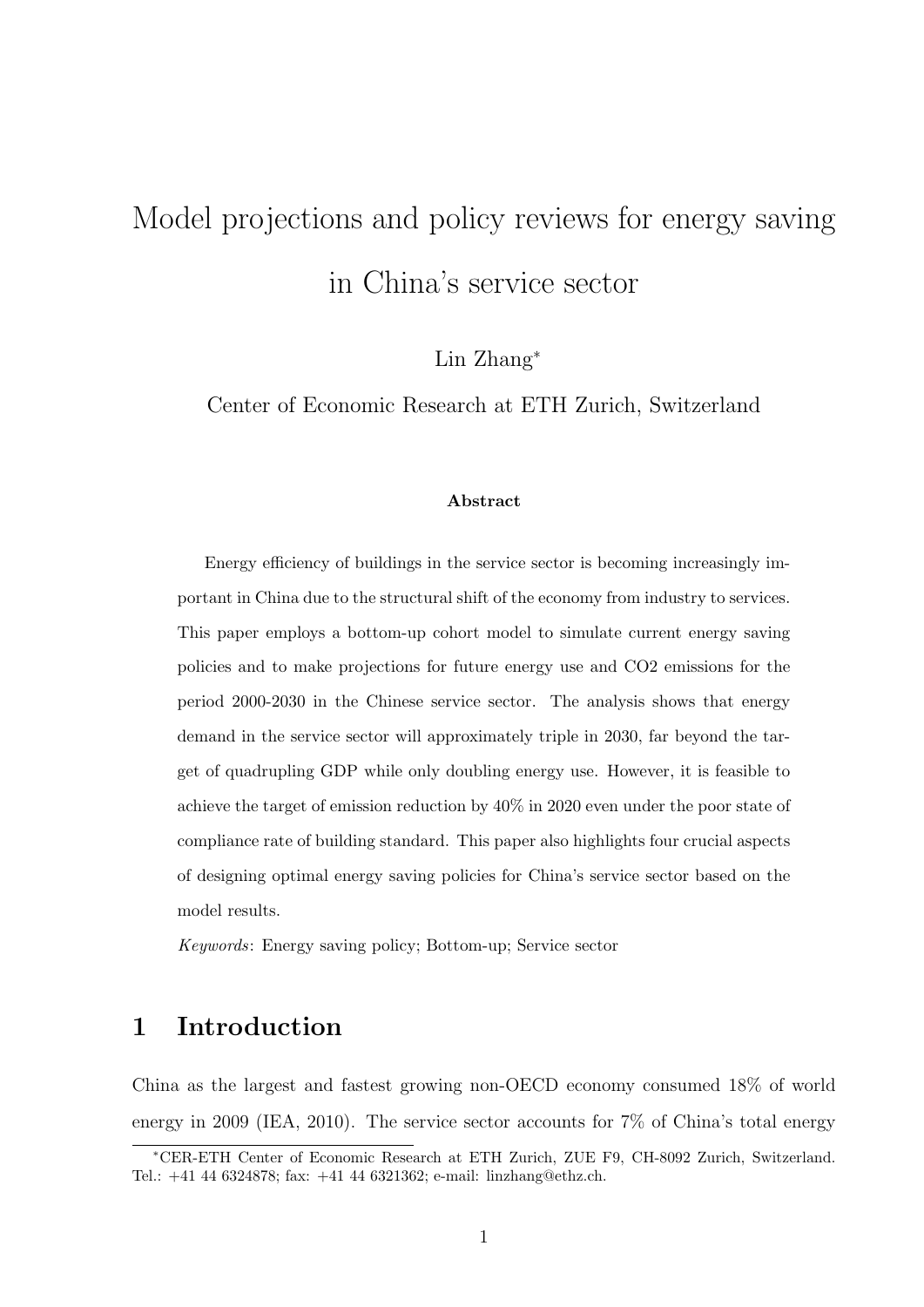consumption. From the data reported in the China Statistical Yearbook (2010) and the China Energy Statistical Yearbook (2010), its primary energy use increased from 89 million tonnes of coal equivalent (Mtce) in 2000 to 150 Mtce in 2006. With an average growth rate of more than 10%, energy use in the service sector expands much faster than the energy consumption on the aggregate level which grows at annual rate of 6.4%.

Due to a high dependence on coal, China emitted 8.33 billion tonnes CO2 in 2010, accounting for a quarter of global emissions (BP, 2011). Moreover, total CO2 emissions in China increased by more than a factor of four in the past 30 years due to rapidly growing energy demand. In the same period, CO2 emissions in the service sector grew even faster, reaching a rate of 7.2% per year, which is almost 38% larger than the aggregate emission growth rate.

Moreover, the structural change of China's economy makes it appealing to explicitly examine service energy use not only for stabilizing future energy demand but also for cutting emissions. The service sector is the dominant economic sector in developed countries, and its importance is rising greatly in China. In 2006, the service sector contributed 40% of the GDP in China, lower than many other countries. The United States has 76% of GDP coming from the service sector in 2003 (World Bank, 2006). Lin et al.(2008) predicted that China's energy intensity would drop by 31% if the contribution of the service sector to GDP reached the levels of US. Hirschhausen and Andres (2000) predicted that the structural change of China's economy would lower the electricity demand by 10%. The central government of China recently has announced a strategy to accelerate the development of the service sector in the next decade. Hence the service sector will contribute substantially to energy reduction in the future if treated properly.

China has set a standard of 50% reduction of energy consumption compared to buildings built in the 1980s (Standard-2005). By employing a bottom-up cohort simulation model - the SERVE-China model, this paper provides a sectoral analysis of energy use and emission trends when the Standard-2005 is implemented in China. It contributes to a better understanding of future trends and underlying factors influencing energy and emission intensity. Since most of the activities in the service sector take place in buildings, the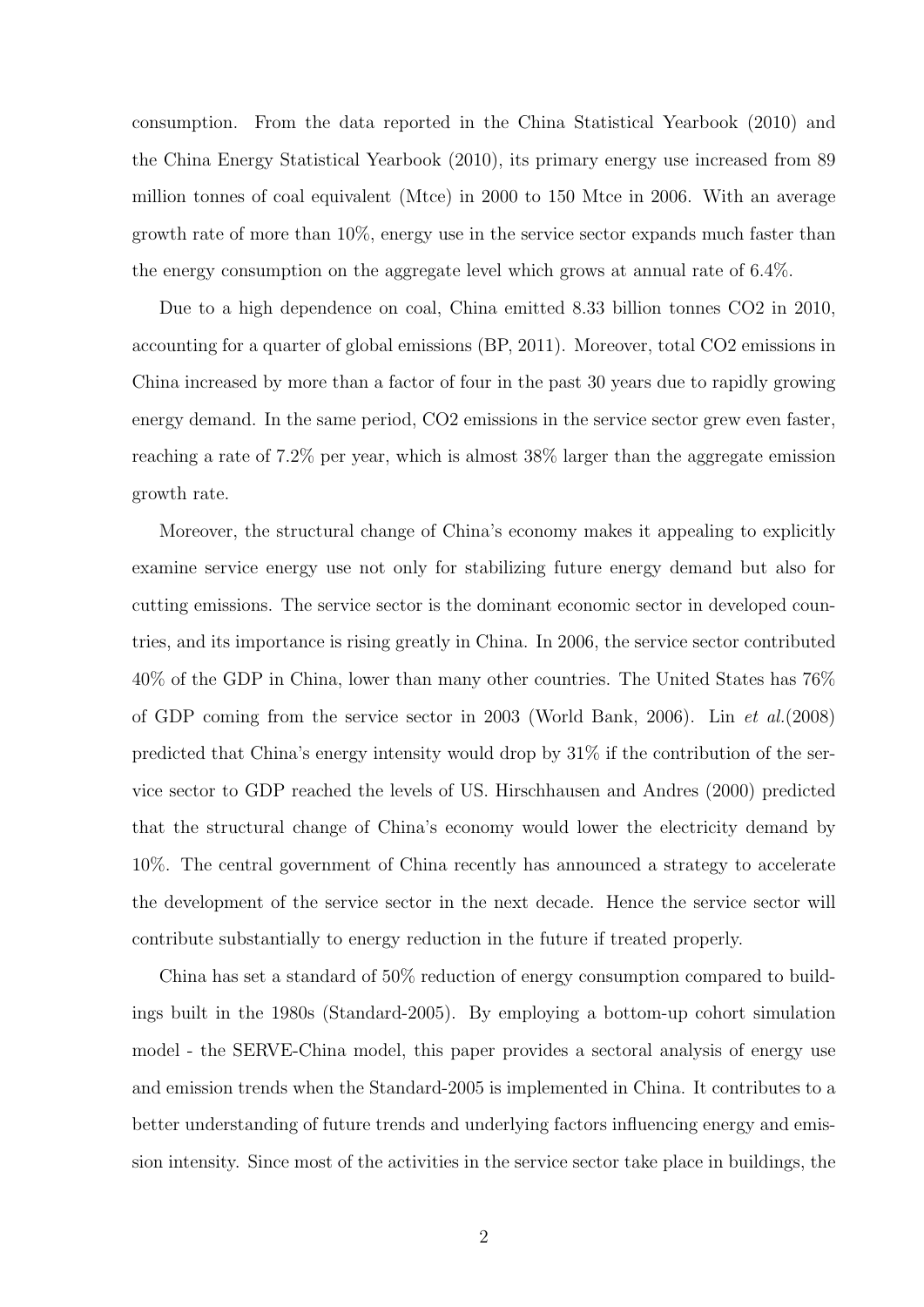model calculates the energy consumptions from the perspective of building energy use.

Several papers have studied the significance of the impacts of the service sector on energy consumption and emission reduction. Rosenblum *et al.* (2000) investigated the case of US; Alcantara and Padilla (2009) provided analysis for Spain, Catenazzi (2009) for Switzerland. For the case of China, Cai et al. (2009) summarized the situation and challenges of building energy consumption in general. More than 20% of the total national energy consumption comes from building energy consumptions. Low efficiency and huge energy waste of public buildings offer large potential for future energy consumption reduction. Zhou and Lin (2007) explored the reality and future trends of commercial building energy consumption. Also, some studies discussed barriers to energy efficiency in policies towards buildings (IPCC, 2007; Yao et al., 2005). Zhou et al. (2009) highlighted the difficulties of implementation of the building codes in small provincial cities.

This paper differs from above contributions in several aspects. First, most of the papers restrict their attention to the technology level. This study incorporates the economic indicators - GDP growth and energy price - to reflect the future energy consumption from macroeconomic level. Second, existing studies only discuss the barriers for energy saving policies. Information on poor implementation of energy saving policies is integrated into model parameters to illustrate the real impacts of low compliance rate. Finally, this paper synthesizes the Standard-2005 with the government targets, providing a concrete evidence of the weakness of current energy saving policies.

I find that the standard can reduce heating use by 32% and electricity consumption by 8%. This analysis also shows that economic growth contributes largely to the energy consumption. High GDP growth will leads to 17% more heating use and 29% electricity consumption compared to the reference growth. I assess the possibilities of achieving two energy and emission targets announced by the government - (i) quadrupling GDP while only doubling energy use between 2000 and 2020, and (ii) emission reduction by  $40\%$ to 45% in 2020 compared with 2005 level. With current building and energy efficiency standards, target (i) cannot be achieved while target (ii) is feasible. This paper finally highlights four aspects which are crucial for policy makers on designing an optimal energy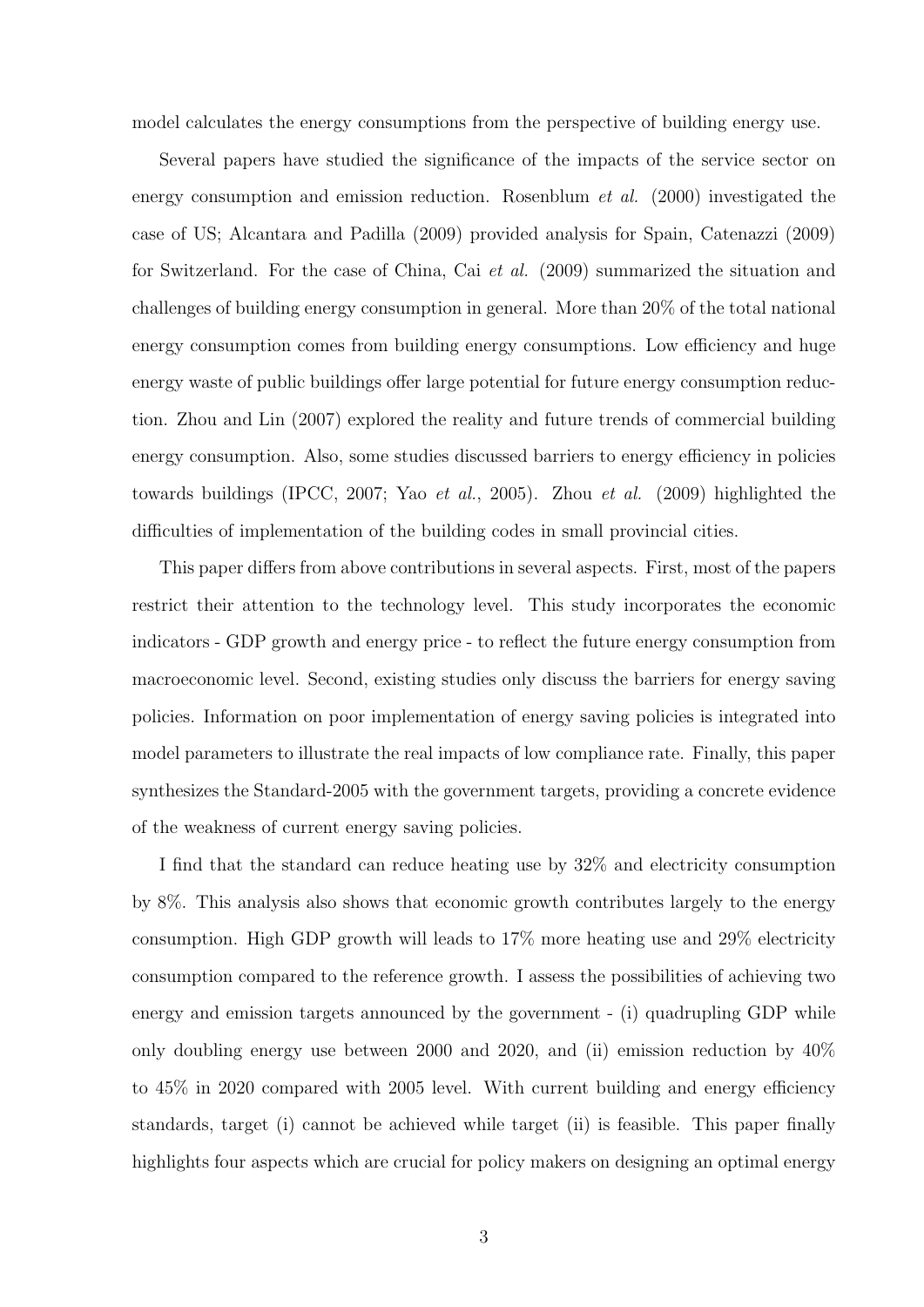efficiency policy.

The rest of the paper is organized as follows. Section 2 introduces the SERVE-China model. Section 3 describes policy scenarios and the dynamics of key variables. Section 4 presents the simulation results and the assessment of government targets. Section 5 comments current energy saving policies in China based on the model simulation results, and identifies several crucial factors to be considered in policy design. Section 6 concludes the paper.

## 2 The model

The SERVE model, developed by the Center of Energy Policy and Economics is a bottomup cohort-based model which is used to simulate energy consumption in the service sector. It is a technology-based simulation model, in which the calculation of energy consumption is modeled as a complex dynamic aggregation of data. "Cohort-based" means energy use changes with the construction year and/or retrofitting year. Detailed description of the original model can be found in Aebischer 1996, Aebischer and Catenazzi 2007, Catenazzi 2009.

The service sector refers to the production of services rather than tangible goods. Examples of specific service sectors include hotel, retail, banking, health, education, etc. The model takes the existing trends as a base line to model future energy use. To make prediction as precise as possible, many factors have been taken into consideration. Technological factors such as diffusion of technologies, improvement of efficiency, together with macroeconomic factors contribute to the dynamics of main variables described in the model equations.

In this paper, I use a modified version of the SERVE model (SERVE-China) to simulate the service energy use in China. The model version is rich in bottom-up, technological details and covers all sub-sectors of China's service sector.

Energy use in China differs significantly across regions. For simplicity, the whole country is divided into three regions: North, Central, and South. Within each region, the service sector is disaggregated into five subsectors. A subsectoral breakout includes hotel,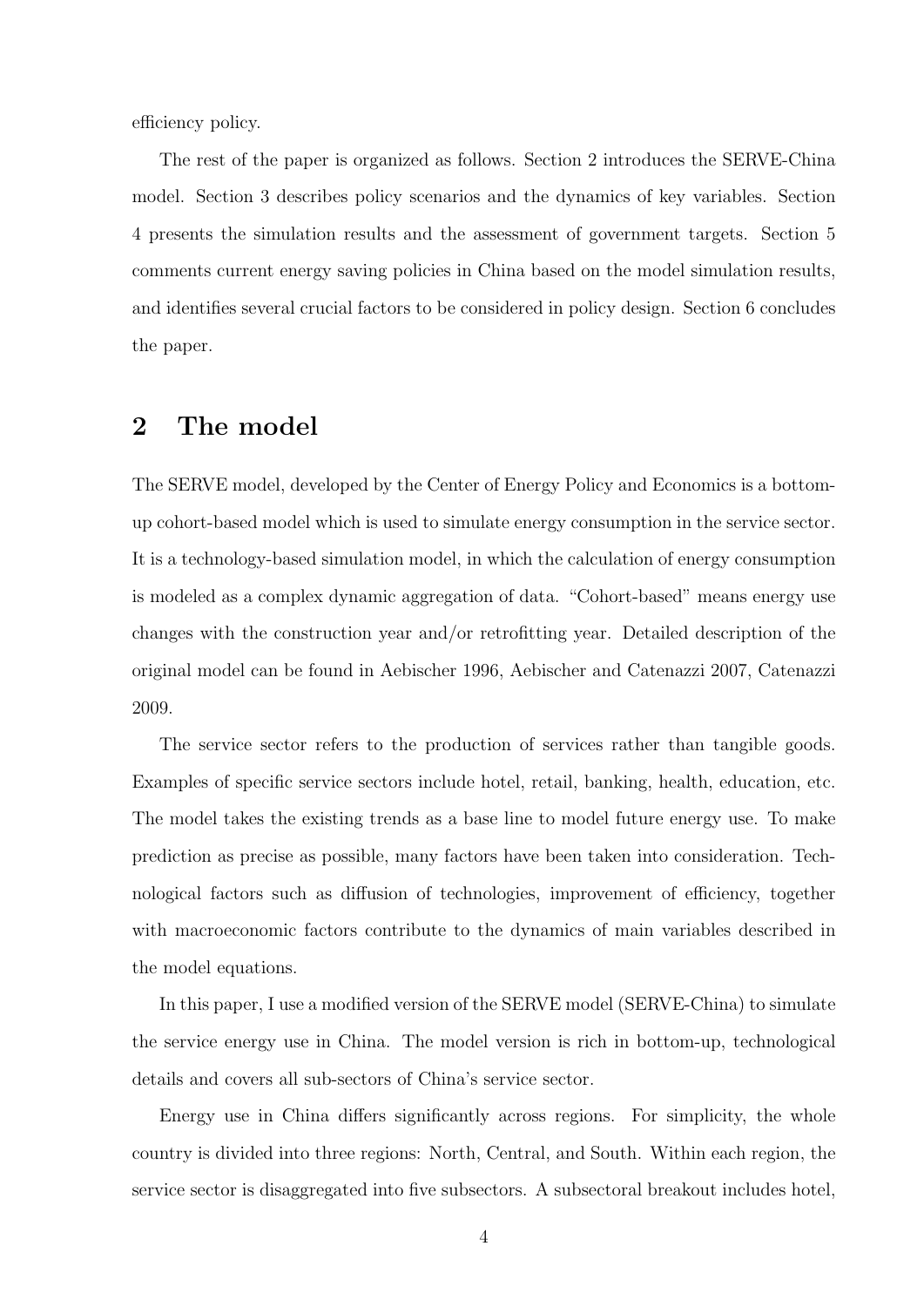retail, office, school, and others. For each of the subsectors, total energy use consists of two parts: energy use in heating and energy use in electricity. They are further broken out by end use or technologies. The heating use is based on the existing heating technologies. Seven technologies are included: CHP (combined heat and power), boilers with gas, boilers with coal, district heat with gas, district heat with coal, electric heating, and heat pumps. The electricity consumption is calculated based on the final consumption of different uses, namely electricity for cooling purpose, lighting, work related equipment, elevators and other supplementary uses. Total energy use in the service sector is the aggregation of the two parts.

The intra-structural changes within the service sector are modeled by different growth rates of value added GDP and the change of market shares in total services. The substitution among different technologies is projected by exogenous predefined substituting behaviors under different policies.

Energy use (final energy) in heating in period  $t$  includes heating in the North region and Central region, which can be calculated by the equation below. The south region is not heated due to relatively high average temperature. Energy use for hot water in the three regions is also included in the final heating use.

$$
E_t^{heating} = \sum_b \sum_i E_{t,b,i}^{heating} = \sum_b \sum_i \sum_r \frac{h_{t,b,r}}{\eta_{t,b,i}} (A_{t,b,r} \cdot P_{t,i}),
$$
\n(1)

- b: construction year of building or technology
- $i$ : technology used for heating
- $\bullet$  r: regions in the model
- $h_{t,b,r}$ : average unit energy consumption (useful energy) for sub-sector r constructed in year b at time t, the unit is  $kWh/m^2$ , including heating and hot water
- $\eta_{t,b,i}$ : overall efficiency of technology i installed in year b at time t, including efficiency for heating production, conversion and end use
- $A_{t,b,r}$ : floor area for heating in sub-sector r constructed in year b at time t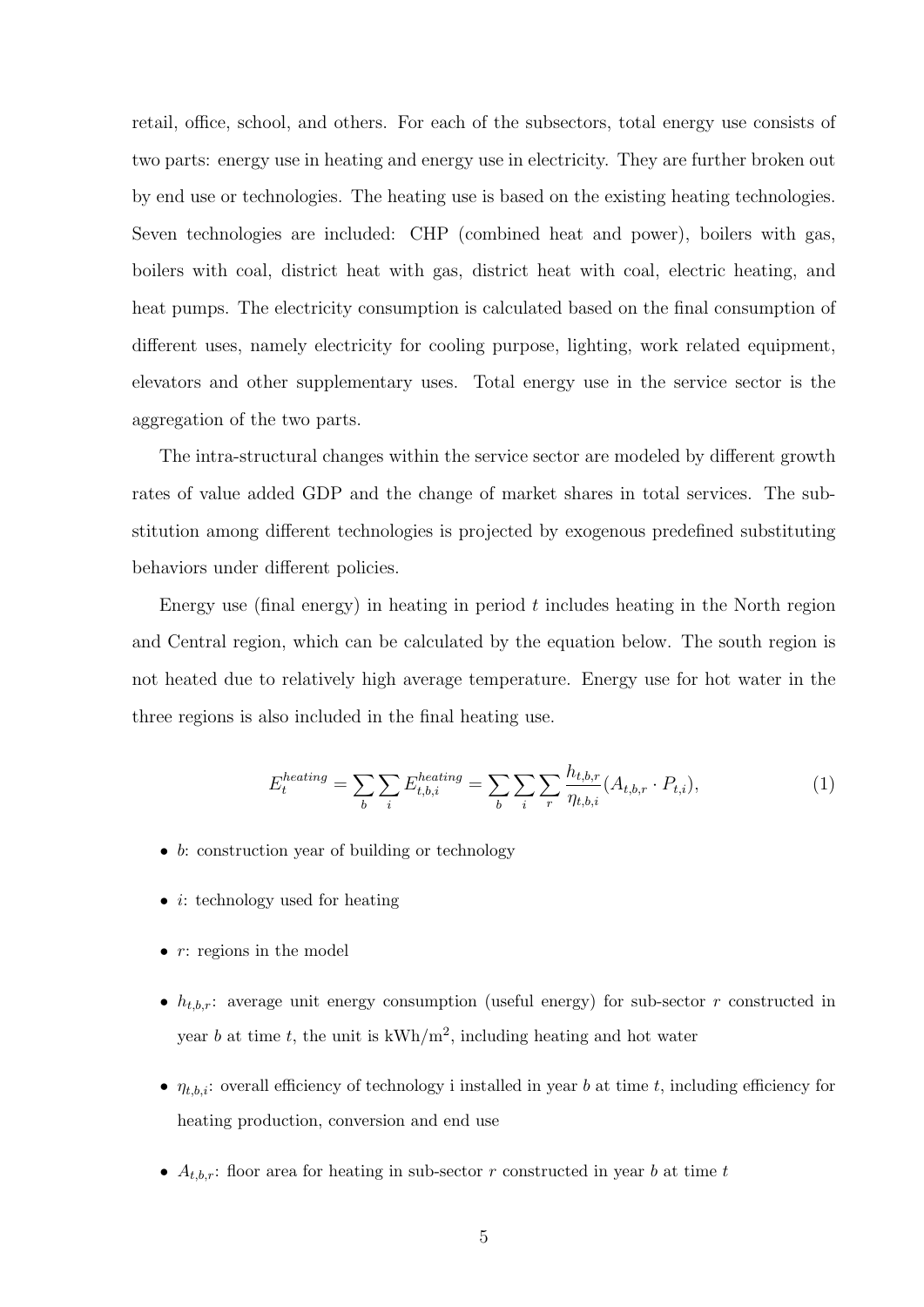- $P_{t,i}$ : share of fuel and heating technology i on total heating supply at time t
- $\bullet$   $E_t^{heating}$  $t_t^{neating}$ : total energy use for heating at time  $t$

Electricity use in service buildings is similar to the heating part. The only difference is that electricity use varies substantially within sub-sectors. To make projections more precise, the model differentiates buildings of the same sub-sectors into three classes: low electricity use class, median electricity use class, and high electricity use class.

$$
E_t^{elec} = \sum_b \sum_{gr} (A_{t,b,gr} \cdot h_{t,b,gr}), \qquad (2)
$$

- $\bullet$  b: cohort, the construction year of the buildings
- $qr$ : electricity classes of buildings in sub-sectors (regions) of the model
- $r:$  regions of the model
- $A_{t,b,qr}$ : the floor area of buildings in electricity classes  $(qr)$  constructed in year b at time t
- $h_{t,b,qr}$ : unit energy use for electricity of buildings constructed in year b at time t, differentiated by electricity classes gr
- $E_t^{elec}$ : final energy use for electricity at time  $t$

In summary, variable  $A$  is a function of the rates of construction growth, of retrofitting, and of economic growth;  $h$  is a combined result of the retrofitting rate, technological progress, regional energy policies, cost functions, and it also depends on how the policies are implemented, the qualities of materials and other environmental factors. Each of the three key variables "floor area"  $(A)$ , "unit energy use"  $(h)$ , "efficiency"  $(\eta)$  included in equation (1) and (2) is the function of many different exogenous parameters dynamics. This is discussed in the next section.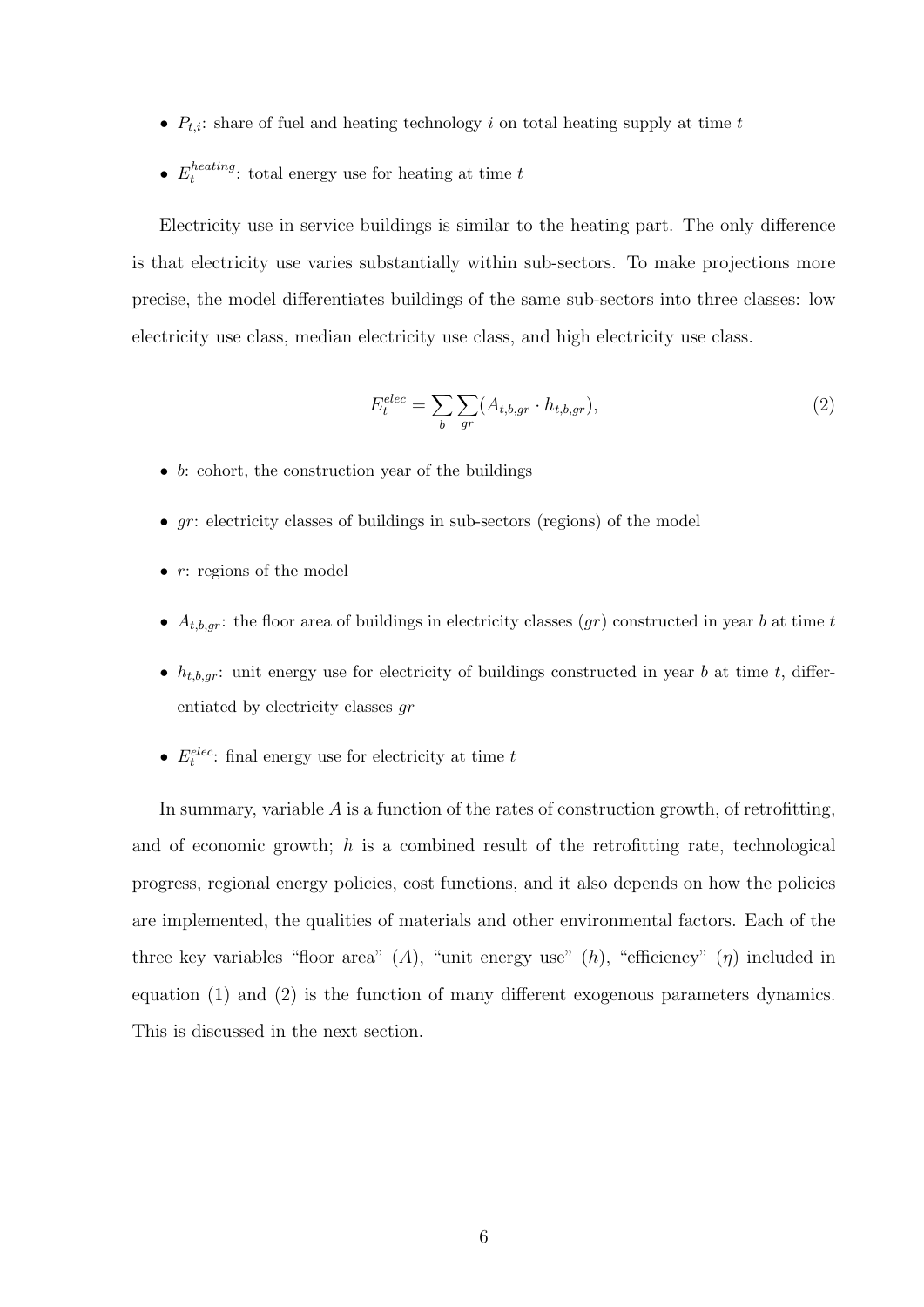## 3 Policy scenarios and dynamics of key variables

#### 3.1 Policy definition

The scenarios are designed to simulate how the energy consumption varies under different building standards. The business as usual (BAU) scenario presents the situation without building codes for energy saving. This is the high end of the range of future energy use predictions. The Evolution (EVO) scenario describes the developments and dynamics when the building standard of 50% reduction of energy use is enacted. Finally, the strong policy (SP) scenario replicates the best possible outcome for energy saving which can be achieved if 65% energy saving standard is implemented.

Basically, these building energy saving standards are compulsory. It is supervised by a command and control system to enforce the compliance rate. However research shows that the mismatch between design and construction is large, which affects the final energy saving (Cai *et al.* 2009). This feature is captured in the model in order to reflect the reliable effect of building standards.

#### 3.2 Dynamics of unit energy use

#### 3.2.1 Unit energy use for electricity

The unit energy use for electricity is calculated at the electricity class level. For new buildings, it is estimated based on the reference value, the standard value of unit energy use, and the share of buildings fulfilling the building energy saving standard. It is also affected by the technical progress, intra-sectoral structural change, and other policy related improvements. It is calculated as follows:

$$
h_{t,b=t,gr} = h_{ref,gr} \cdot (1 - S(t)) + h_{standard,t,gr} \cdot S(t),
$$
\n(3)

where  $b = t$  means the building is newly constructed.

Both  $h_{ref,gr}$  and  $S(t)$  are exogenous parameters. Reference values for buildings unit energy use in electricity are given in Table 1. The share of buildings achieving the target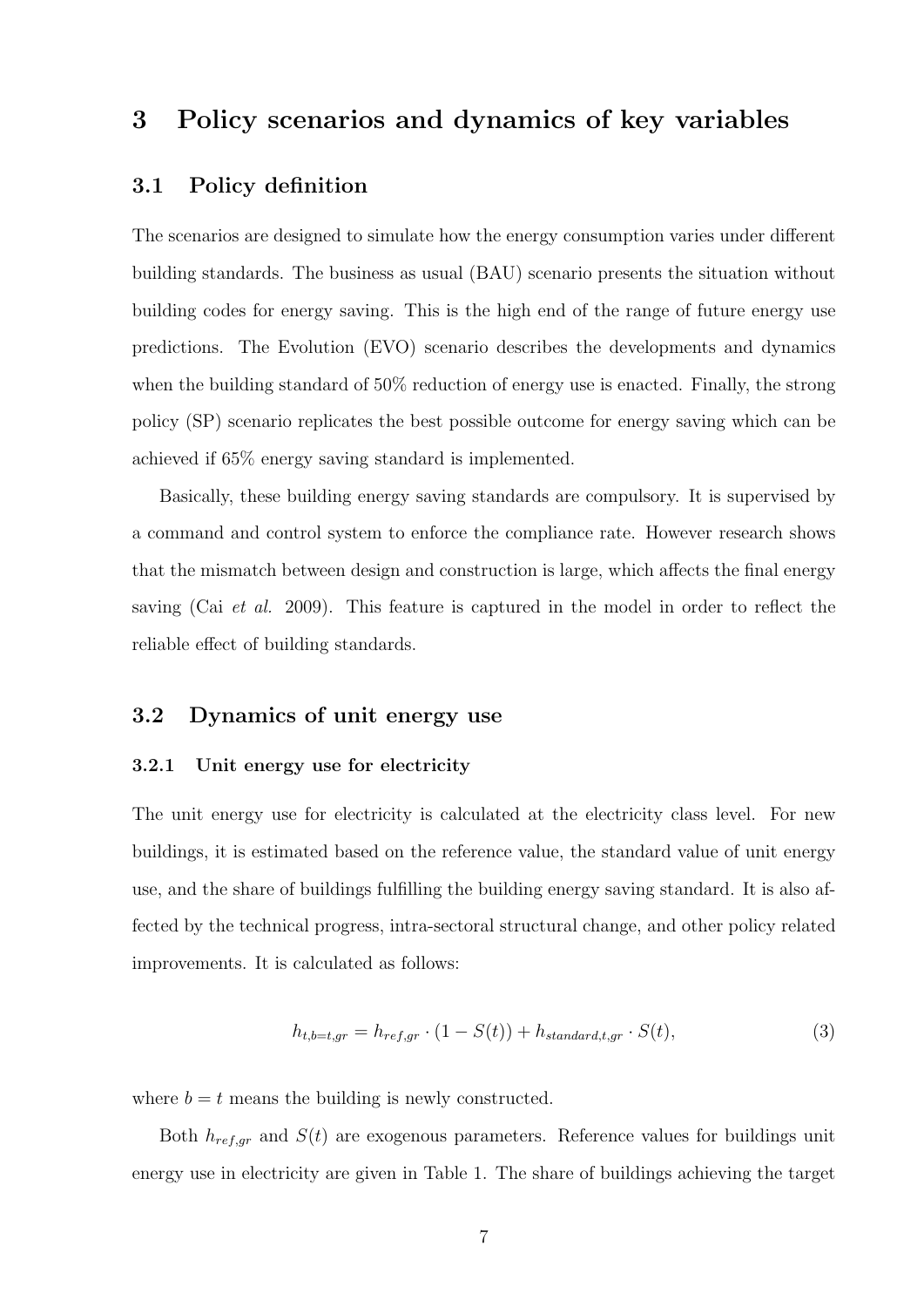|         | Office | Hotel | Retail | Schools | Others |
|---------|--------|-------|--------|---------|--------|
| Low     | 30     | 30    | 40     | 30      | 40     |
| Mediate | 60     | 60    | 80     | 60      | 60     |
| High    | 150    | 180   | 180    | 150     | 120    |

**Table 1:** Reference value for unit energy use in electricity of new buildings (Unit:  $kWh/m^2$ )

**Table 2:** Share  $S(t)$  of new buildings meets target value in different scenarios

|             | <b>BAU</b>    | <b>EVO</b> | <b>SP</b> |
|-------------|---------------|------------|-----------|
| before 1999 | $0\%$         | $0\%$      | $0\%$     |
| 2000        | $0\%$         | $0\%$      | $0\%$     |
| 2005        | $10\%$        | 10%        | $10\%$    |
| 2010        | 20%           | 20%        | 25%       |
| 2015        | $\sqrt{20\%}$ | $30\%$     | $40\%$    |
| 2020        | 20%           | 40%        | 55%       |
| 2025        | $20\%$        | $50\%$     | $70\%$    |
| 2030        | 20%           | 60%        | 85%       |

value  $S(t)$  is given in Table 2.

The Ministry of housing and urban-rural construction reported that 7% of the total floor area reached the energy saving standard-2005 in the year 2006, 11.7% in the year 2007, 16.1% in the year 2008, and 21.7% in the year 2009. Since the public building standard was issued later than the residential building standard, the share of public buildings that achieved the energy saving standard is lower than the current national level. The projection on the evolution of the shares  $S(t)$  in different scenarios is described in Table 2.

 $h_{standard, t, gr}$  (Table 3) is the standard value for unit energy use in electricity derived from the Standard-2005. Since the Standard-2005 is a nationwide code, the value is the same for different regions. Over time, the standard value decreases due to technical progress or other improvements. This is discussed later.

From above we can see that unit energy use in electricity for new buildings is a function of the reference value, the standard value and the share of buildings meeting the target. The evolution of unit energy use for electricity over time can be obtained by calculation. Figure 1 shows the unit energy use of new office buildings for electricity. For all of the three building classes, energy use decreases over time due to the improvement of technologies.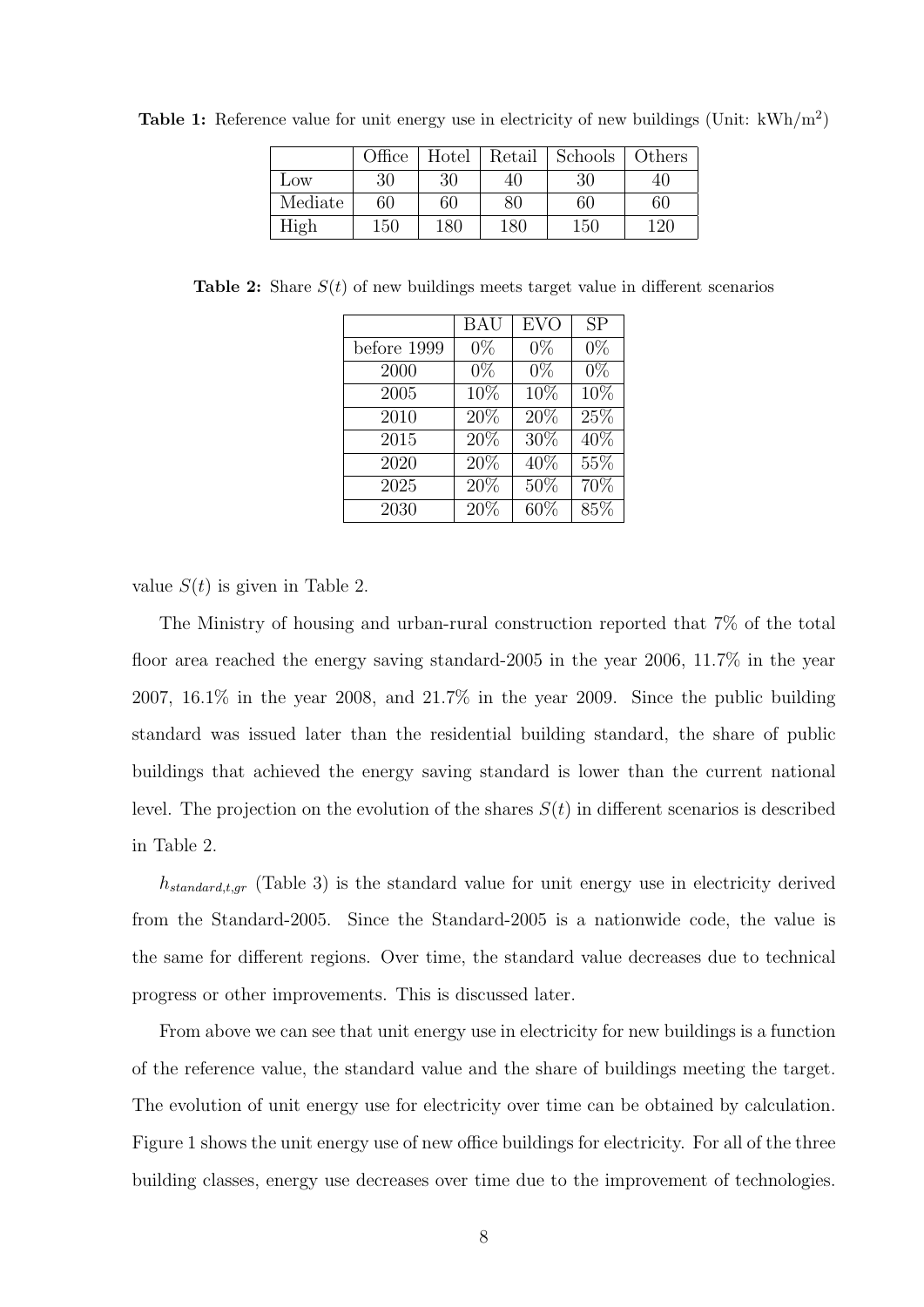|        | <b>Offices</b> | Hotels | Retail | Schools | Others |
|--------|----------------|--------|--------|---------|--------|
| Low    | 20             | 20     |        |         |        |
| Median | $50\,$         | 50     | 60     | 50      | 50     |
|        | 90             | 90     |        |         | 90     |

Table 3: Standard value for unit energy use in electricity of building types (EVO scenario). Unit: kWh/m<sup>2</sup>. *Source: author's estimations based on Standard-2005 (GB 50189-2005)* 



Figure 1: Unit energy use in electricity of new office buildings in EVO scenario.

However, the mean value for office buildings tends to grow over time due to the fast expansion of high class buildings. Similar observations are obtained for other building uses.

The unit energy use for electricity after retrofitting is calculated in a simple way a weighted average of the new and original building unit energy use - which is given in the following formula. This is because retrofitting buildings in electricity means simply replacing the old electric equipment with new equipment.

$$
h_{t,b,gr} = (1 - p(t)) \cdot h_{t=b,b,gr} + p(t) \cdot h_{t,b=t,gr},
$$
\n(4)

where parameter  $p(t)$  describes how many of the old equipments will be replaced. It is assumed to be 50% in the EVO scenario and 75% in the SP scenario. It can not be 100% because some appliances depend on the building structure. Lighting for instance depends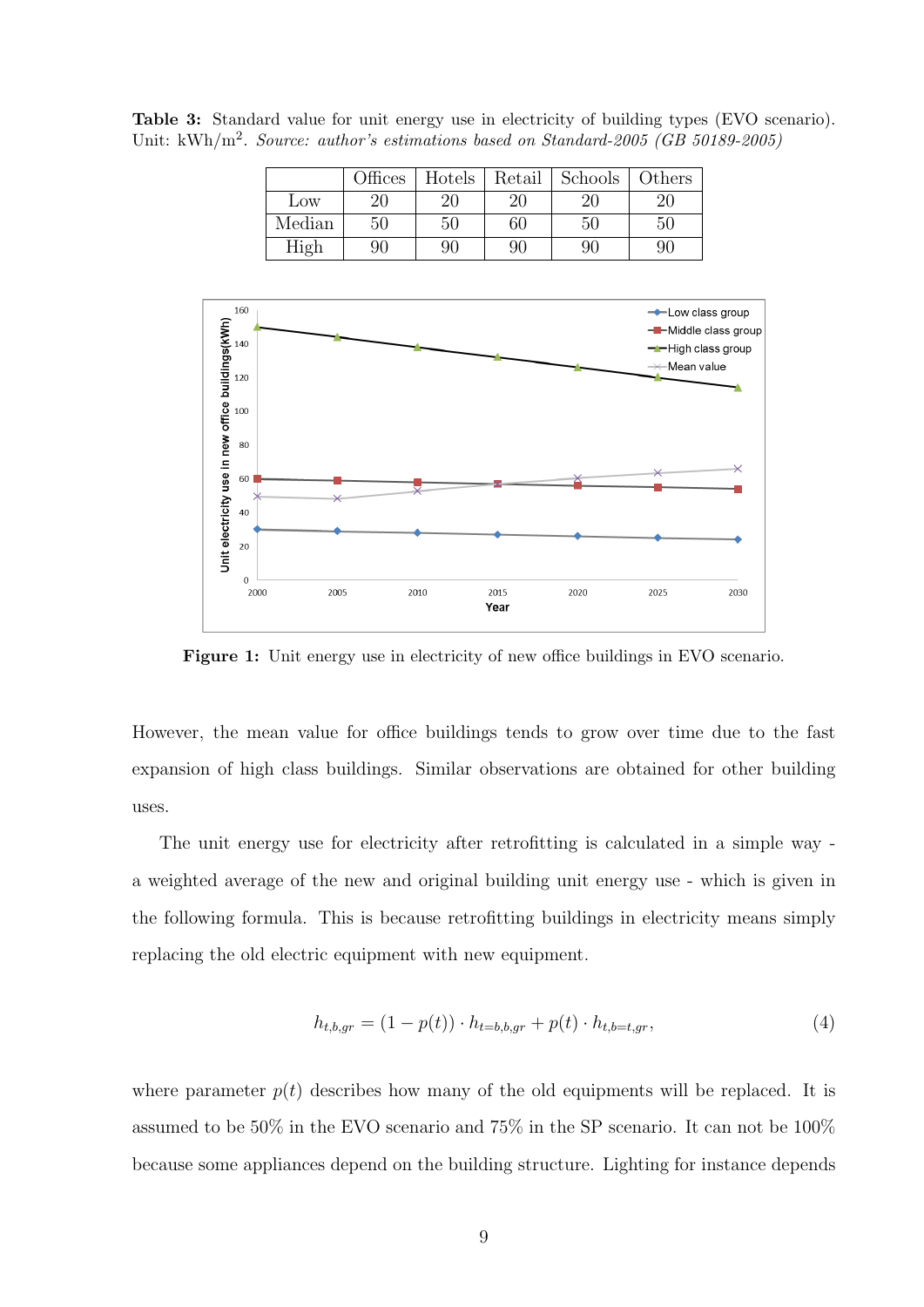on windows and height of offices.

#### 3.2.2 Unit energy use for heating

The unit energy use for heating  $(h_{t,b,r(gr)})$  in different regions changes over time because of several reasons. Building shell improvements will allow consumers to reach higher levels of comfort with the same level of energy consumption. Heat loss currently is about 3 times as high as in similar buildings in Canada or Japan (Zhou and Lin, 2007). The advancement in construction materials and technologies will help to bring down the energy use.

The unit energy use for heating is calculated based on the status of the buildings (the construction year, and renovation year). Due to the compliance to the Standard-2005, the unit energy use in heating declines gradually for new buildings. The average unit energy use for heating of new buildings is calculated according to:

$$
h_{t,b=t,r} = h_{ref,r} \times (1 - S(t)) + h_{standard,t,r} \times S(t),
$$
\n
$$
(5)
$$

where  $h_{ref,r}$  is the reference value for unit heating energy use,  $h_{standard,t,r}$  is the standard value at the time of construction t.

The operating hours of the heating systems are pre-defined to be 1500 hours because for most of the heating systems the official heating period is pre-determined by authority. Based on these facts and the assumptions, the dynamic results of unit energy consumption under different policies are summarized in Table 4.

The unit heating use for retrofit buildings is given by:

$$
h_{t,b,r} = h_{t=b,b,r} \times (1 - TP(t)) \times (1 - IP_{t,b,r}),
$$
\n(6)

where  $TP(t)$  is the technological progress which will be described later.  $IP_{t,b,r}$  indicates the improvement due to retrofitting. For simplicity it is defined to be  $0.5\%$  for BAU,  $1\%$ for EVO, and 1.5% for SP.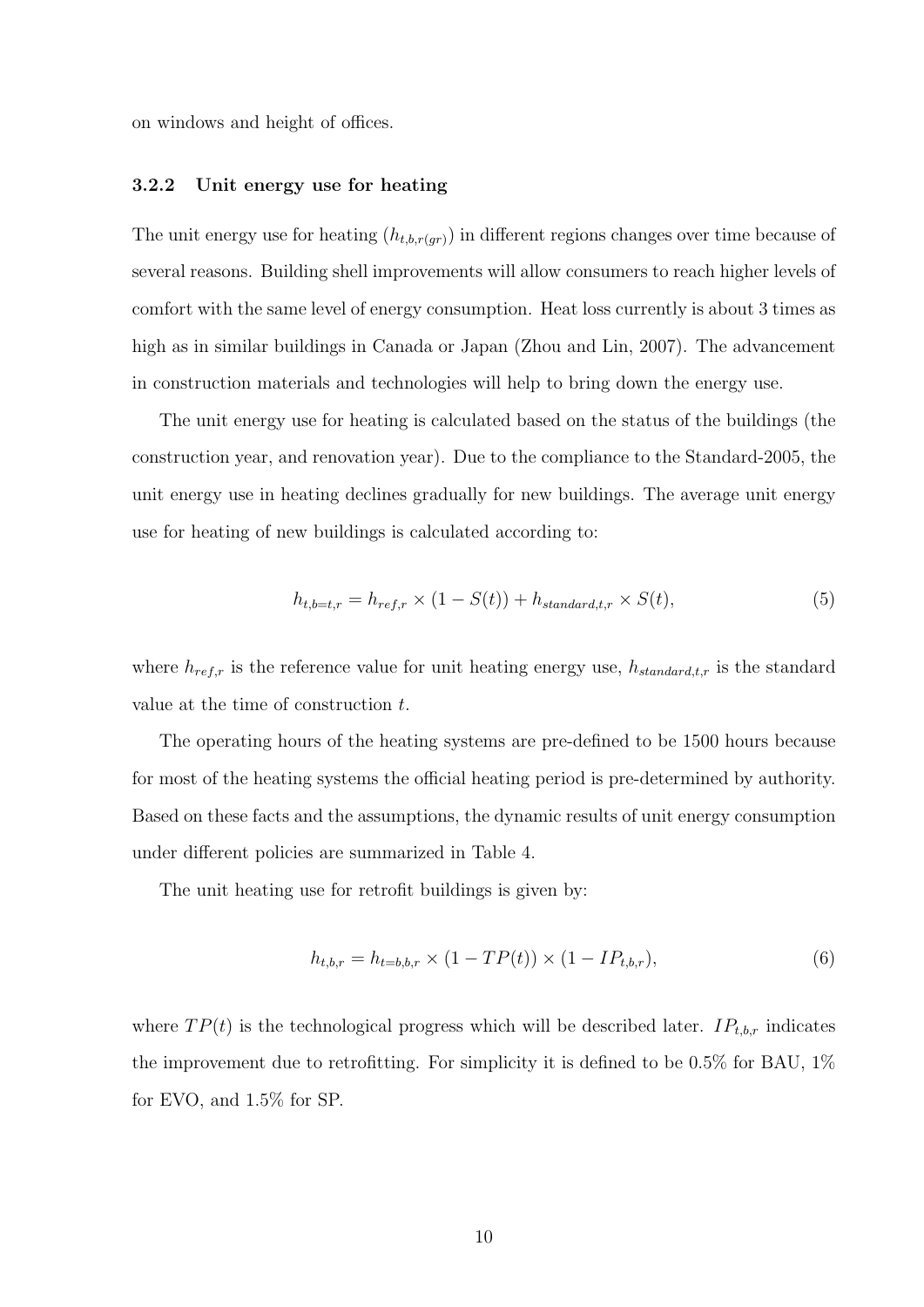|           | $EVO(W/m^2)$ | $\mathrm{W/m^{2}}$<br>SP( |
|-----------|--------------|---------------------------|
| 1980-1990 | 120          | 120                       |
| 2000      | 63           | 63                        |
| 2005      | 60           | 58                        |
| 2010      | 55           | 52                        |
| 2015      | 50           | 46                        |
| 2020      | 45           | 40                        |
| 2025      | 40           | 34                        |
| 2030      | 35           | 28                        |
| 2035      | 30           | 22                        |

Table 4: Unit energy use for heating in new buildings in EVO and SP policy scenarios over time. *Source: THUBERC, 2009*

#### 3.3 Dynamics of technology

#### 3.3.1 Technology efficiency

Chinese government plans to improve efficiency through stringent standards, incentives and subsidies as well as moderate measures to accelerate the adoption of highly efficient technologies (RNECSPC, 2005). In the SERVE-China model, energy efficiency is modeled as a combination of technical efficiency and market shares of different types of technologies. The fuel/technology mix includes seven options used for heating as described before.

Technical efficiency of specific technologies will be improved by the advancement of scientific knowledge over time. Different policies have no or negligible impact on it. Hence they are assumed to be the same for EVO and SP scenarios. Reasonable values are chosen to reflect the change over time. However, if the market share of technologies changes with policies, the overall efficiency will differ across scenarios.

**Table 5:** Efficiency of technologies  $(\eta)$ 

| Year | CHP  | Boil gas |        |        |        | Boil coal   District gas   District coal   Electric heat | Heat pump |
|------|------|----------|--------|--------|--------|----------------------------------------------------------|-----------|
| 2005 | 40\% | 75\%     | 70%    | $80\%$ | $65\%$ | $95\%$                                                   | $220\%$   |
| 2030 | 65%  | $90\%$   | $90\%$ | 95\%   | 90%    | $99\%$                                                   | $450\%$   |

Table 6 shows the market share of heating technologies in different scenarios  $(P_{t,i})$ . BAU describes the current situation of technology uses, it assumes to be the same in 2030 for BAU. CHP accounts for a third of the heat supply in the service sector now and is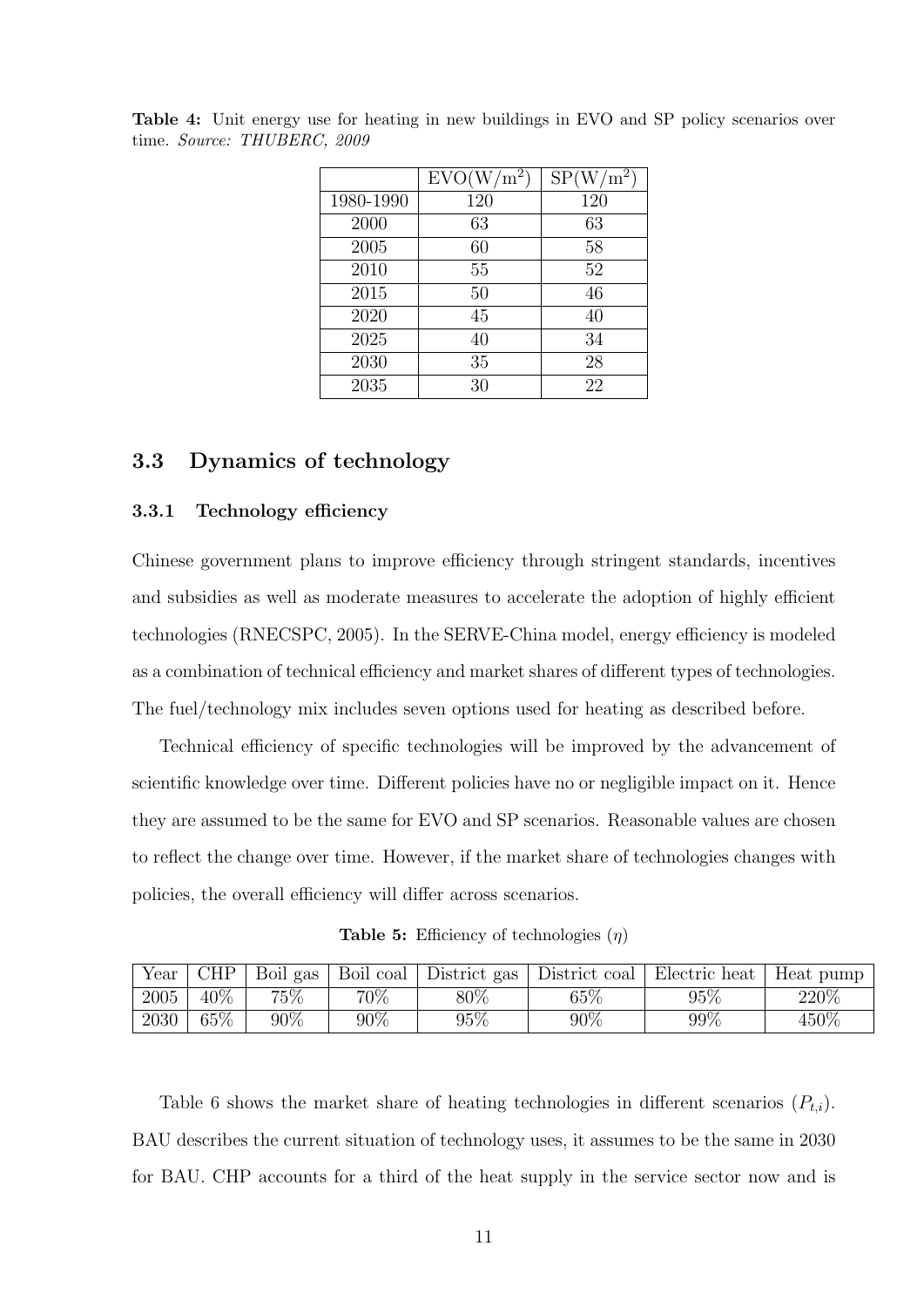increasing due to enhanced government promotion. To evaluate the effects of building standards on energy use, the share of technologies in EVO and SP is defined to be the same, however deviating from the BAU according to China's government incentives.

Other studies show different market structure of heating technologies. Zhou et al. (2007) indicated that district heat with gas will contribute to almost half of the heat supply in 2020. Holding others the same as described in EVO, an additional scenario (LBNL) is designed to check how the market share of technologies change the model results in EVO.

Table 6: Market share of heating technologies in 2030 under different scenarios

| Scenarios | CHP  | Boil gas | Boil coal | District gas | District coal | Electric heat | Heat pump |
|-----------|------|----------|-----------|--------------|---------------|---------------|-----------|
| BAU       | 35%  | $7\%$    | $28\%$    | $1\%$        | 25\%          | $2\%$         | $2\%$     |
| EVO/SP    | 45\% | $4.5\%$  | $18\%$    | $1\%$        | $15\%$        | $4.5\%$       | $12\%$    |
| BNL       | 20%  | $1\%$    | $5\%$     | $41\%$       | $15\%$        | $6\%$         | $12\%$    |

#### 3.3.2 Technology progress

Total Factor Productivity (TFP) is often seen as the real driver of growth within an economy. In the case of China, more than 3% of the GDP growth comes from TFP growth in the period of 1980-2000. It can also be observed that the contribution of TFP growth to GDP growth is larger for higher levels of GDP growth.

The technological progress index  $(TP(t))$  is introduced to capture this feature in the model.  $TP(t)$  is defined as 1% in the reference GDP growth. This is the general effect of technology from the perspective of the whole society. It will also contribute to the decrease in unit energy use for heating and electricity.

$$
h_{standard,t,r(gr)} = h_{standard,t-1,r(gr)} \cdot (1 - TP(t)),\tag{7}
$$

In the SP scenario, further improvement  $(T P_{gr})$  can be achieved in the electricity classes level.

$$
h_{standard, t, gr} = h_{standard, t-1, gr} \cdot (1 - TP(t)) \cdot (1 - TP_{gr}(t, gr)), \tag{8}
$$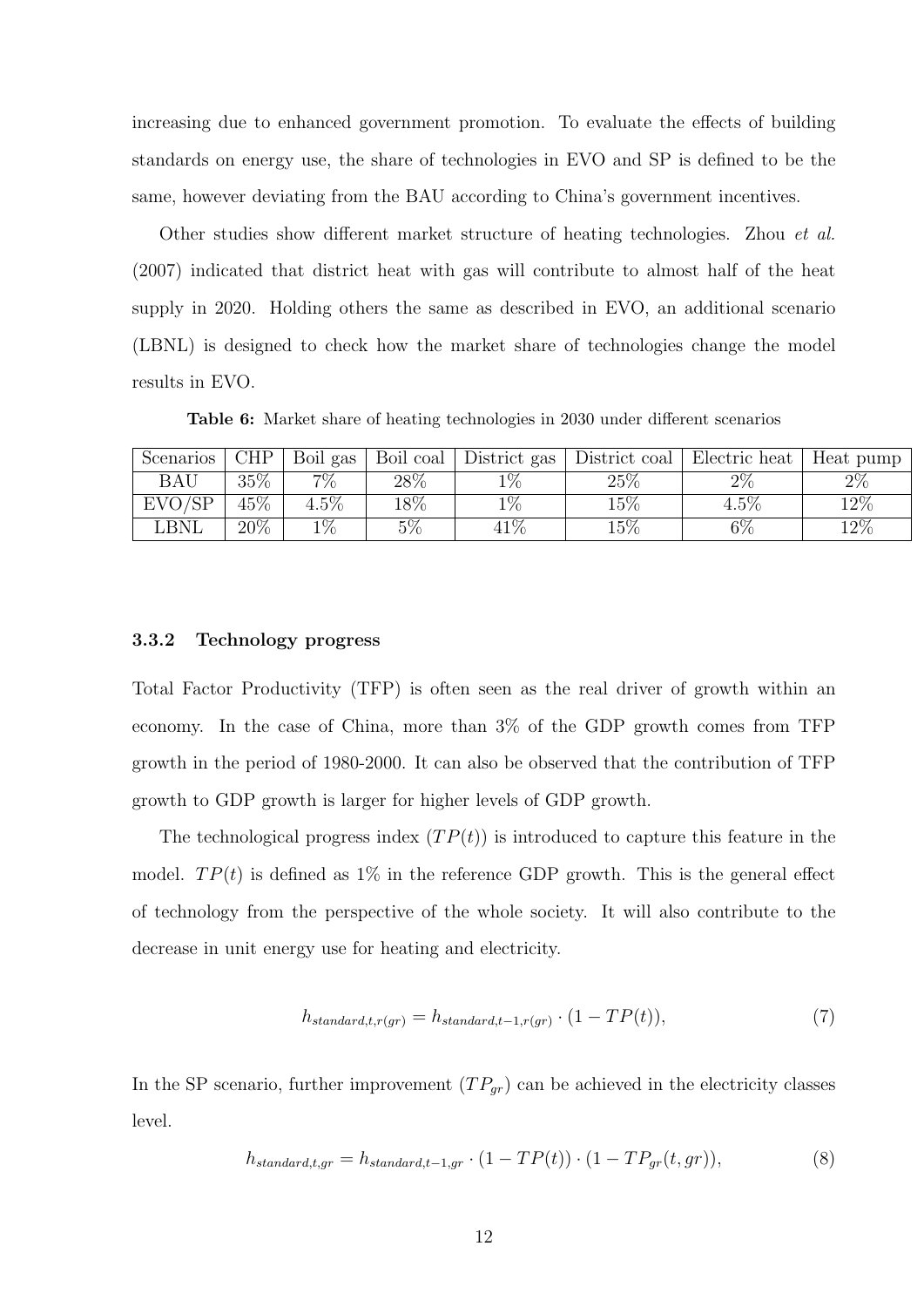Furthermore, technologies are substitutable over time. The substitution effect is formulated in two aspects: the market share of technologies in newly constructed buildings changes over time with the improvement of technology and with the enactment of new polices, and how much of one technology in old buildings is replaced by another technology.

#### 3.4 Dynamics of floor area

#### 3.4.1 Floor area under reference GDP growth

Historically, there is only slight increase in total floor area before the year 2000. However, a clear and steady increase followed afterward, with an average growth rate of nearly 10%. For accuracy, the growth rate of floor space is calculated in the provincial level to make a prediction on how the trend continues. The linear correlation between value added GDP and floor space in both IEA countries and in China (IEA, 2004; MGI, 2007; Zhou and Lin, 2006) helps to project future floor area increase.

The reference GDP growth rate derived from IEA (2007a) provides a baseline for the analysis. It says the GDP growth in the first decade of 21st century is about 9.9%, and followed by 6.0% and 4.8% on average in the next two decades. Value added growth rates in the service sector presented in Table 7 are derived from the reference aggregate GDP growth. Due to structural change between sectors and the increasing share of service GDP, the service GDP growth can be higher than at the aggregate level. Compared to the year 2000, value added increases by a factor of 4 until 2020 and by a factor of 7 until 2030.

| Year | Retail | Hotel | School | Office | Others | Total |
|------|--------|-------|--------|--------|--------|-------|
| 1980 | 19.7   | 4.8   | 7.6    | 21.7   | 46.1   | 100   |
| 1990 | 68.3   | 16.2  | 54.7   | 62.8   | 114.8  | 317   |
| 2000 | 176.3  | 46.4  | 88.3   | 133.1  | 392.4  | 956   |
| 2010 | 433.9  | 121.5 | 260.4  | 358.0  | 995.8  | 2170  |
| 2020 | 777.1  | 217.6 | 466.2  | 641.1  | 1783.4 | 3885  |
| 2030 | 1241.9 | 347.7 | 745.1  | 1024.6 | 2850.1 | 6209  |

Table 7: Service sector Value added on reference GDP growth rate. *Source: CYS (NBS, 2009), and by author assumptions.*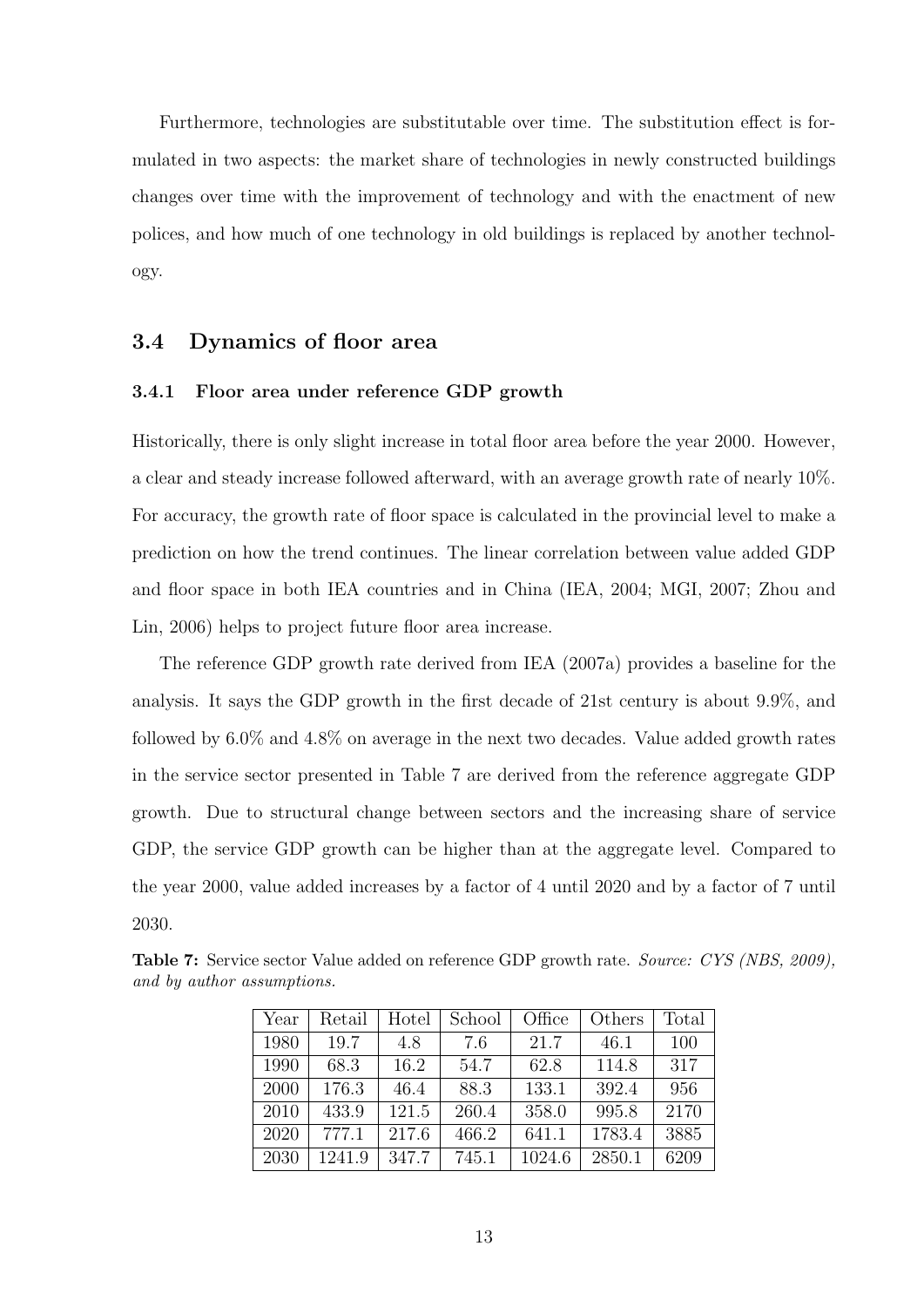The floor area in China's service sector increased rapidly between 1996 and 2006, with an average growth rate of 8.6%. More specifically, the elasticity of service floor space with respect to value added GDP in the period of 1996-2000 was 0.44, and it increased to 0.62 in the period of 2001-2006. In the reference scenario, the elasticity is assumed to remain at 0.62 until 2010 to match the fast growth in 2007-2008. Then it decreases to 0.58 for the years after 2010: the average growth rate of service floor area is assumed to decrease to 3.5% in the period of 2010-2020 and 2.8% in the period of 2020-2030.

Based on the historically constant growth rates in floor area between 2000 and 2008 for different provinces, the growth rates are assumed to remain the same until 2010, followed by a clear decline in the increase of floor area between 2011 and 2015. The growth rate continues to decline later on. Based on the report from IEA, energy use in the service sector grows at 6.9% per year between 2005 and 2015, and slows down to 3.3% per year from 2015 to 2030. If unit energy use keeps constant, the decline in the growth rate of energy use implies the same decrease in the floor area. Using a factor of 0.5 in year 2015 and 0.25 in year 2030, growth rates in the periods of 2010-2030 can be calculated by interpolation.

According to the Ministry of Civil Affairs, total increase in floor area of all buildings amounts to 30 billions square meters by the year 2020, which is 70% higher than in 2010 (Asia Pulse 2006, Glicksman et al. 2006, CCICED 2008). This trend is consistent with my estimation for the year 2020 where the increase in floor area is 71% compared to 2010.

#### 3.4.2 Sensitivity to GDP growth

Since the variable floor area  $A$  is highly correlated with value added GDP. A variation from reference GDP growth will result in change in total floor area, and so to final energy use. To add robustness, this sensitivity analysis is conducted by focusing on one particular exogenous parameter, the GDP growth. The high growth rate is consistent with government targets for continuous rapid growth (Jiang and Hu, 2006). It presents an ambitiously high economic growth rates and technological change in the future. The low growth rate may happen due to constraints on inputs and capacity (Blanford *et al.*,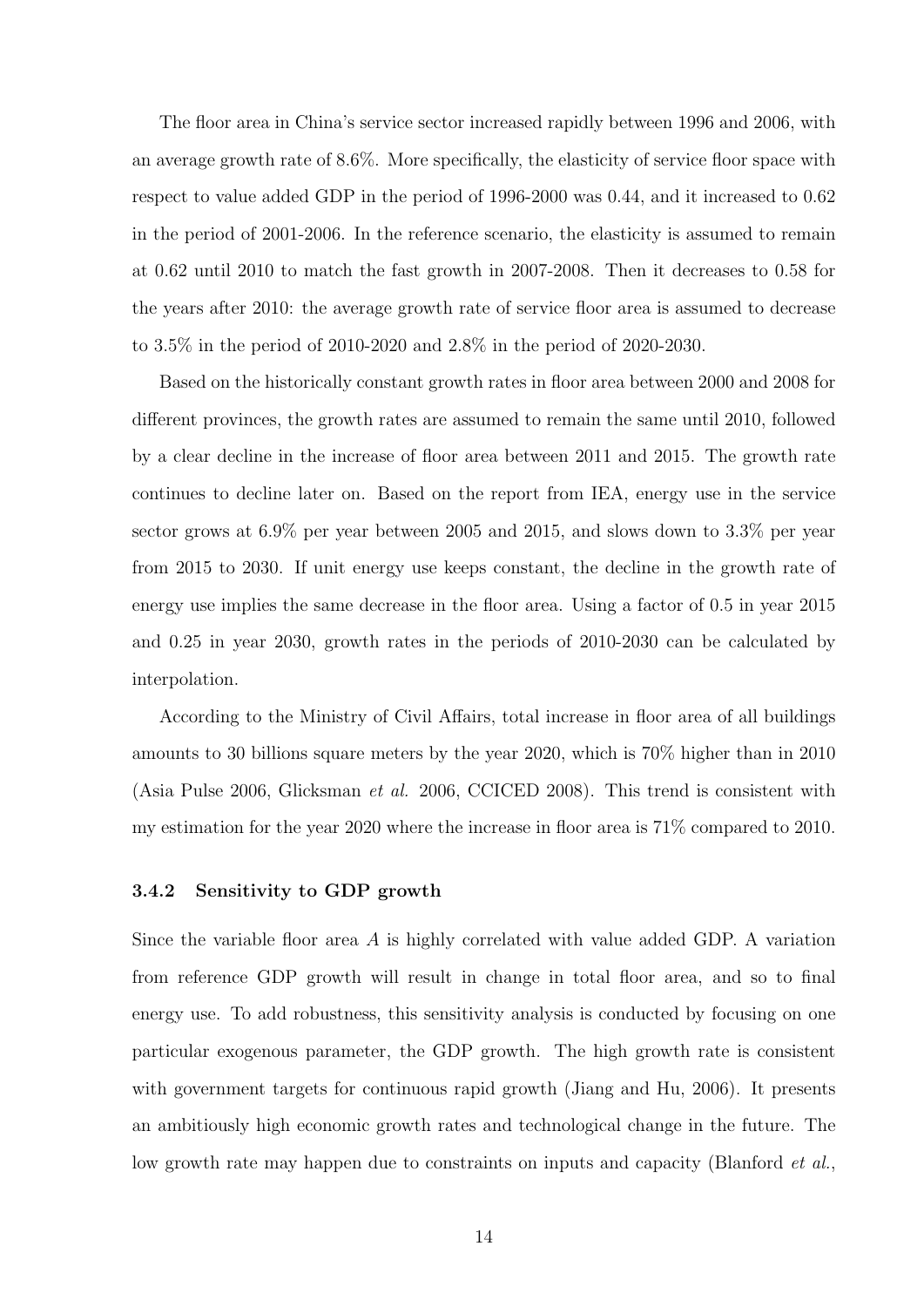2008).

Table 8: Aggregate GDP growth assumptions in China. *Source: Jiang and Hu, 2006; Blanford et al.,2008.*

|           | 2000-2010 | 2010-2020 | 2020-2030 |
|-----------|-----------|-----------|-----------|
| Reference | $9.9\%$   | $6.0\%$   | $4.8\%$   |
| High      | $9.9\%$   | 7.5%      | $6.0\%$   |
| Low       | $9.9\%$   | $4.5\%$   | 3.6%      |

Figure 2 shows the projection of total floor areas in the service sector until the year 2030 under different GDP growth assumptions. Total floor area keeps growing over time. However, the growth rate decreases since 2010.



Figure 2: Estimation of total service floor area under different GDP growth patterns.

### 3.5 Energy prices

Energy prices in China used to be highly subsidized because of the centralized economic system. Coal and oil price in China have risen steadily since price decontrols began, and they are becoming more closely linked globally (Yang *et al.* 2012). The change in energy prices will affect unit energy use for heating  $(h_{t,b,r})$  in the model. Observation indicates that ceteris paribus, the increase in energy prices will encourage the owners to improve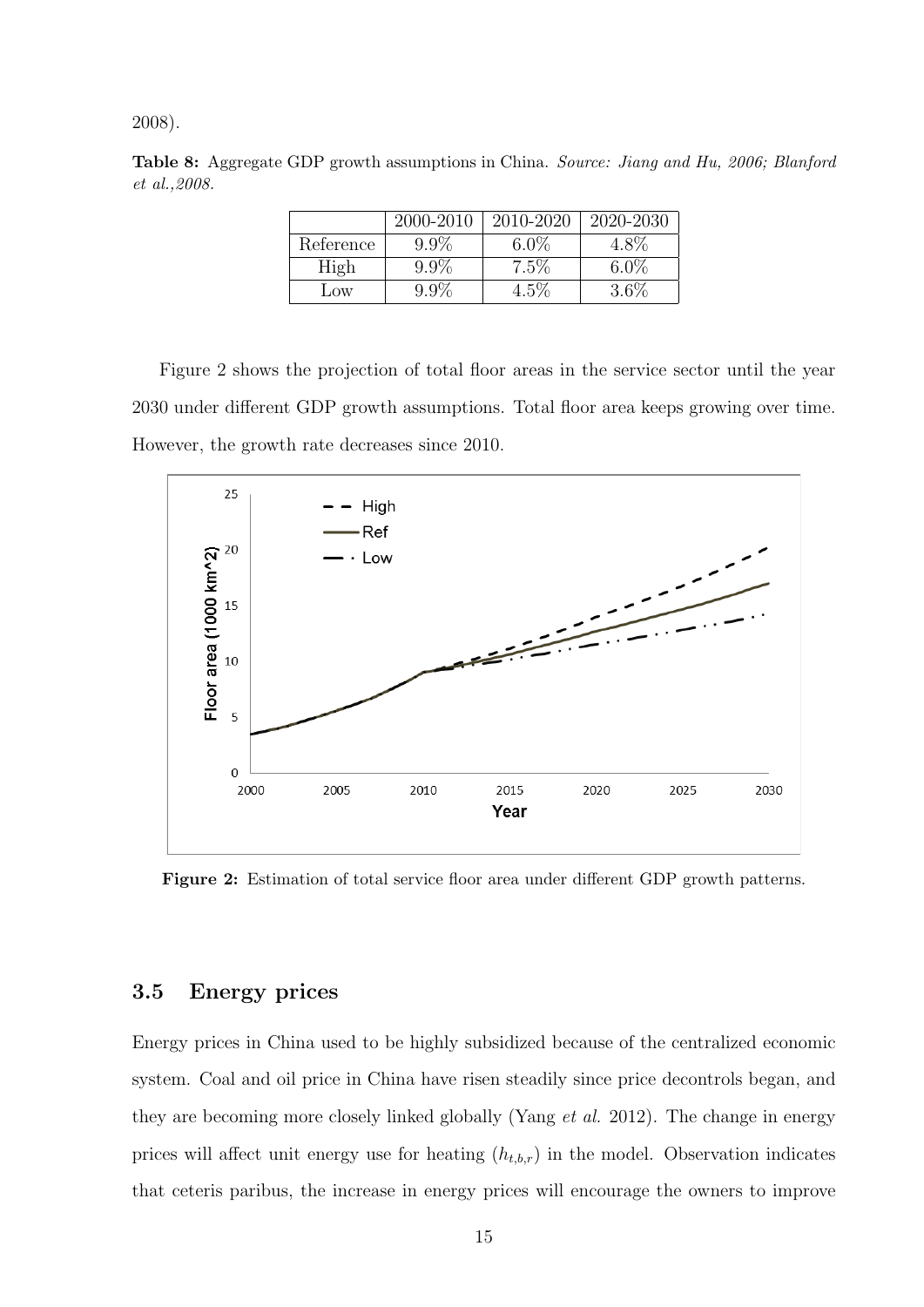the energy efficiency of buildings, both of newly constructed and of old ones (Catenazzi 2009).

The model includes cost curves for the adjustment of unit energy use due to different energy prices. The cost curves tell how agents would improve their energy efficiency in response to higher energy prices. The shape of the cost curve described below is derived from external data sources,

$$
cost\_change = a + b \cdot h_{t,b,r} + c \cdot h_{t,b,r}^2,
$$
\n
$$
(9)
$$

The change in unit energy use for retrofitted buildings is formulated in a similar way. The change of unit electricity use due to the increase of the electricity price is included into the model using a cost curve of the following form:

$$
cost\_change = a \cdot 10^{b \cdot \theta} - a,\tag{10}
$$

where  $\theta$  is the energy saving in percent as a result of energy price changes. This implies that the change in cost for electricity use is a function of energy saving. Then we can calculate by how much unit electricity use for new buildings can be reduced if the electricity price rises.

#### 3.6 Summary

To summarize, Table 9 illustrates how the scenarios and sensitivity cases discussed above are constructed in the model by changing the values of some parameters and variables.

| Abbreviation | Definition                               | Variables                                          | Parameters                                 |
|--------------|------------------------------------------|----------------------------------------------------|--------------------------------------------|
| <b>BAU</b>   | No building standard                     | baseline value                                     | baseline value                             |
| <b>EVO</b>   | $50\%$ reduction standard                | $A_{retr of it}, h_{standard, t, gr}, h_{t, b, r}$ | $\eta_{t,b,i}, S, TP_{gr}, IP, p, P_{t,i}$ |
| <b>SP</b>    | $65\%$ reduction standard                | $A_{retrofit}, h_{standard,t,gr}, h_{t,b,r}$       | $\eta_{t,b,i}, S, TP_{gr}, IP, p, P_{t,i}$ |
| ref          | $\overline{\text{GDP}}$ reference growth | reference value for $A_{new}$                      | TP                                         |
| High         | GDP high growth                          | high value for $A_{new}$                           | TP                                         |
| Low          | GDP low growth                           | low value for $A_{new}$                            | TP                                         |

Table 9: Abbreviation, scenarios, parameters, and variables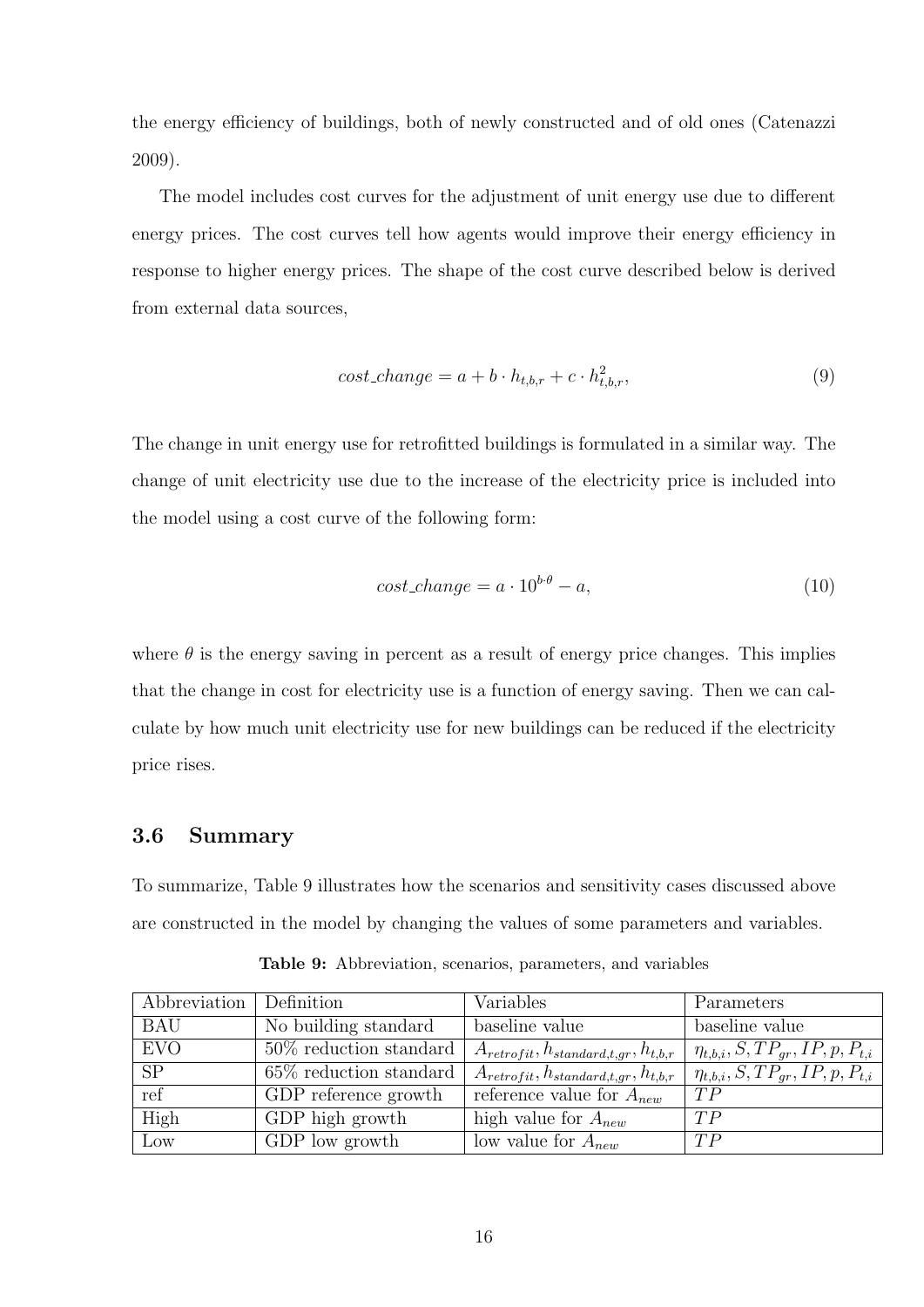Since the growth of floor area is highly correlated with GDP growth, it is easy to derive the newly constructed floor area using this relationship. The newly constructed floor area is the same across policy scenarios (EVO, BAU, SP) if the economy grows at the same rate. However, if the economy experiences a higher GDP growth, the newly constructed floor area will also grow at a higher rate. New constructions are a major part of floor area during the simulation periods. This is why a sensitivity analysis on GDP is needed. For the existing floor area, the retrofitting rates are different according to the policies. SP has higher rate of retrofitting than EVO. So that the retrofitted floor area will differ across policies scenarios. For different GDP growth rates (reference, high, low), the retrofitting rates are assumed to be the same.

For policy related parameters such as  $TP_{gr}$  and IP, they are set to be 0.5% in the BAU, 1% in EVO and 1.5% in SP. For growth related parameter  $TP$ , the value is 0.5%, 1%, 1.5% in low, reference, and high GDP growth respectively.

Parameter S varies between different policy scenarios (See Table 2). Change in technical efficiency  $(\eta)$  is the same across scenarios (See Table 5), however, the market share of technologies  $(P_{t,i})$  changes in different policies (See Table 6). For variables such as unit energy use  $(h)$ , an exogenous parameter  $TP$  which is adjusted according to different GDP growth rates is introduced. Hence, it changes with different GDP growth rates accordingly. (See equation 6,7,8)

## 4 Simulation results

#### 4.1 Aggregate energy use

The BAU scenario shows the upper limit of future energy use with reference GDP growth. Results indicate that total energy consumption in the service sector will reach more than 160 Mtce in 2030, which is twice as much as in 2010. Electricity use turns out to show a similar trend as energy use as a whole in the future. It exceeds 100 Mtce which is more than half of the total energy use in the service sector. Energy use in heating looks flatter, growing relatively slowly and steadily. In 2000, electricity and heating take up half of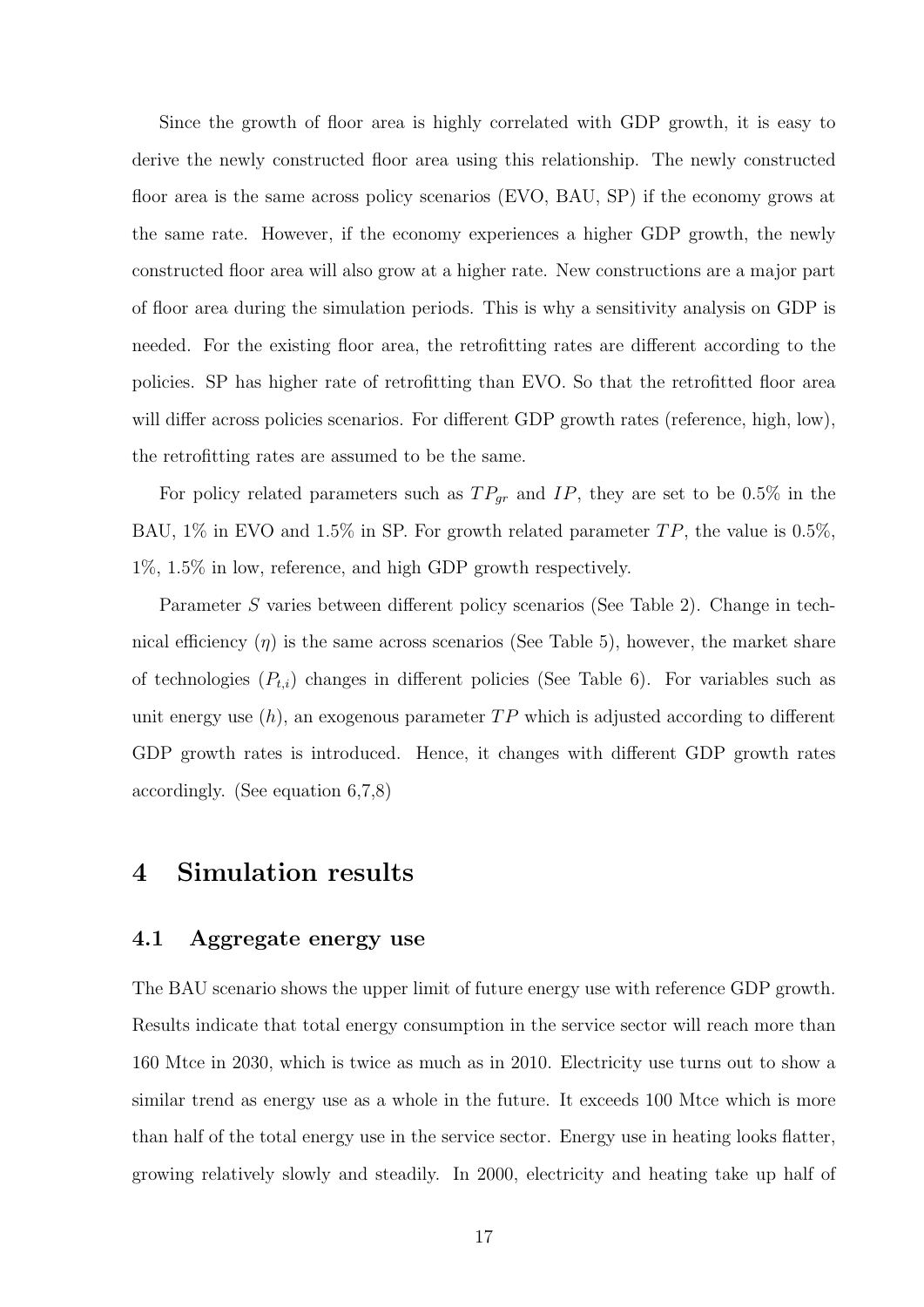total energy use each. From then on, the electricity increases at a higher growth rate, and finally one unit of heating together with two units of electricity are required to fuel one unit of GDP.

The EVO and SP scenarios show the impacts of two building standards on future energy use. However, the significance of the policy effects differs between heating and electricity (See Figure 3 and 4). Electricity use in EVO and SP scenarios decline by 7.6% and 14%, respectively; while EVO and SP scenarios reduce heating demand by 32% and 37% compared with BAU, respectively.



Figure 3: Electricity demand in different scenarios with reference GDP growth rate.



Figure 4: Heating demand in different scenarios with reference GDP growth rate.

Electricity consumption decreases from 105.8 Mtce in BAU to 97.7 Mtce in EVO and to 91 Mtce in SP at the end of the simulation period. It can be observed from Table 1 and 3 that for the low and middle electricity class the reference values are just slightly higher than the standard value, while the high class uses significantly less energy than that in the standard case. Since most of existing buildings of China belong to low and middle class because of low penetration of electric appliances at the time of construction, the standard-2005 has limited effects on energy saving in electricity consumption.

Both EVO and SP have strong effects on heating demand. Energy demand in heating reduces from 56.9 Mtce in BAU in 2030 to 38.7 Mtce in EVO, and 35.9 Mtce in SP (See Figure 4). Energy use for heating in EVO is reduced by 32% compared to BAU in 2030. Additional 5% of total energy is saved in SP.

In the EVO scenario, the sensitivity analysis on GDP suggests that high GDP growth rate will increase electricity use by 28.7% while low GDP growth rate reduces electricity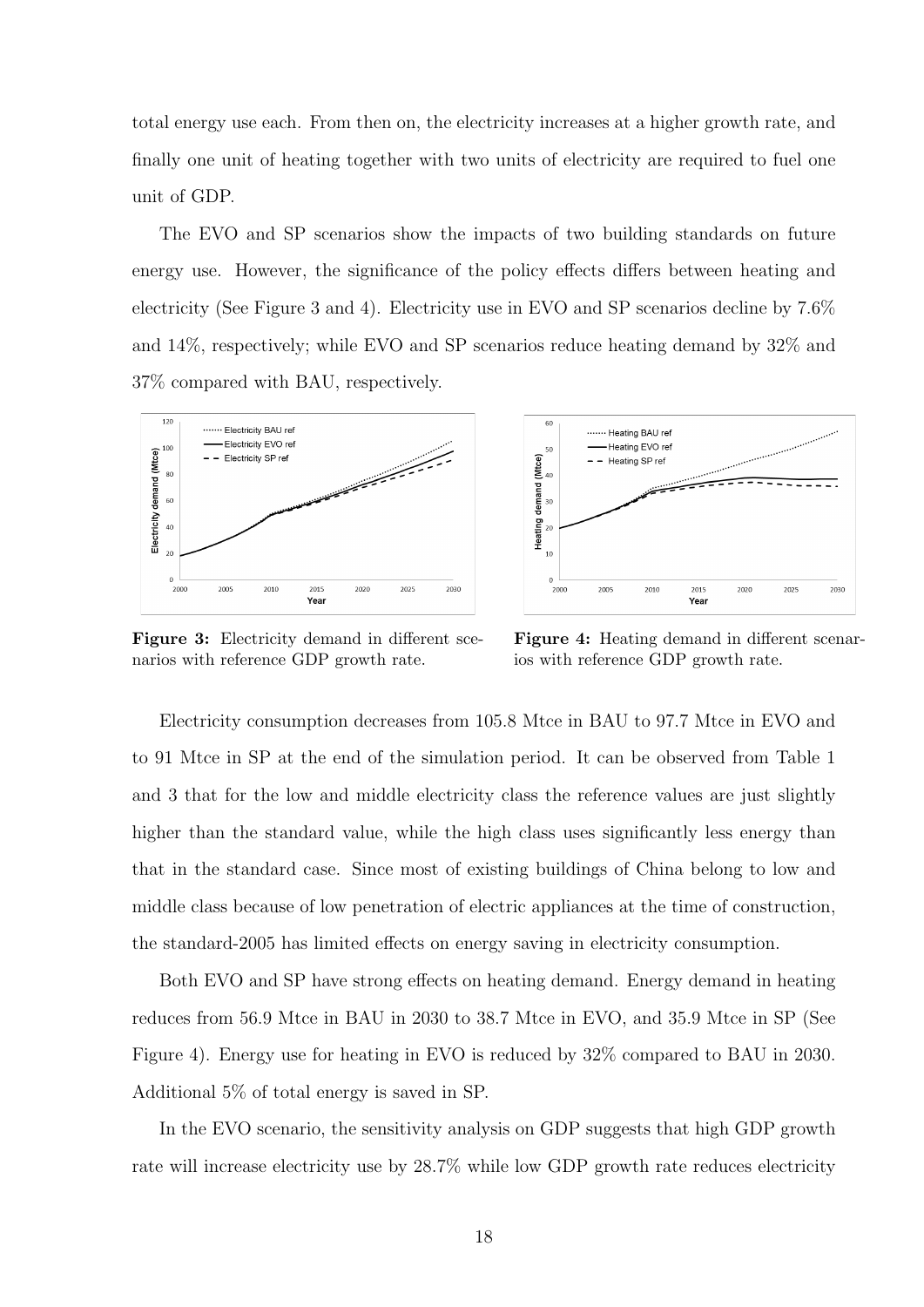use by 16.7% compared to the reference growth rate. Energy use for heating is also significantly affected. 17.4% higher heating use is needed in the high growth case, 11.8% lower is expected in the low growth rate compared to the reference rate.

The reference GDP growth replicates the scenario of quadrupling GDP between 2000 and 2020. Total energy use in the service sector in 2000 is about 38 Mtce, doubling energy use between 2000 and 2020 means the energy consumption in 2020 is about 76 Mtce. However, the model simulation suggests that the energy consumption will reach up to 107 and 120 Mtce, far beyond the government target.

#### 4.2 Sectoral energy use

At the sectoral level, heating demand (Figure 5) is almost equally distributed among different sectors in the beginning. Retail expands its share in heating demand from 25% to 30% in the projection periods, followed by school with 2% rise. On the other hand, offices have a 2% decline; while hotels decrease the most, from 21% to 16% in the end. At the aggregated level, heating energy use in all sectors in 2020 is approximately twice of that in 2000. Heating demand after 2020 is relatively constant.





Figure 5: Sectoral heating demand in EVO-ref scenario

Figure 6: Sectoral electricity demand in EVOref scenario

Electricity (Figure 6) increases much faster than heating in all sectors. Retail electricity use in 2020 is 5 times higher than in 2000. In total, aggregate electricity consumption in 2020 more than triples compared to its use in 2000. The aggregate electricity demand can be higher if the economy grows at a higher rate. However, the share of electricity consumption among different end uses keeps similar as before. Only the retail sector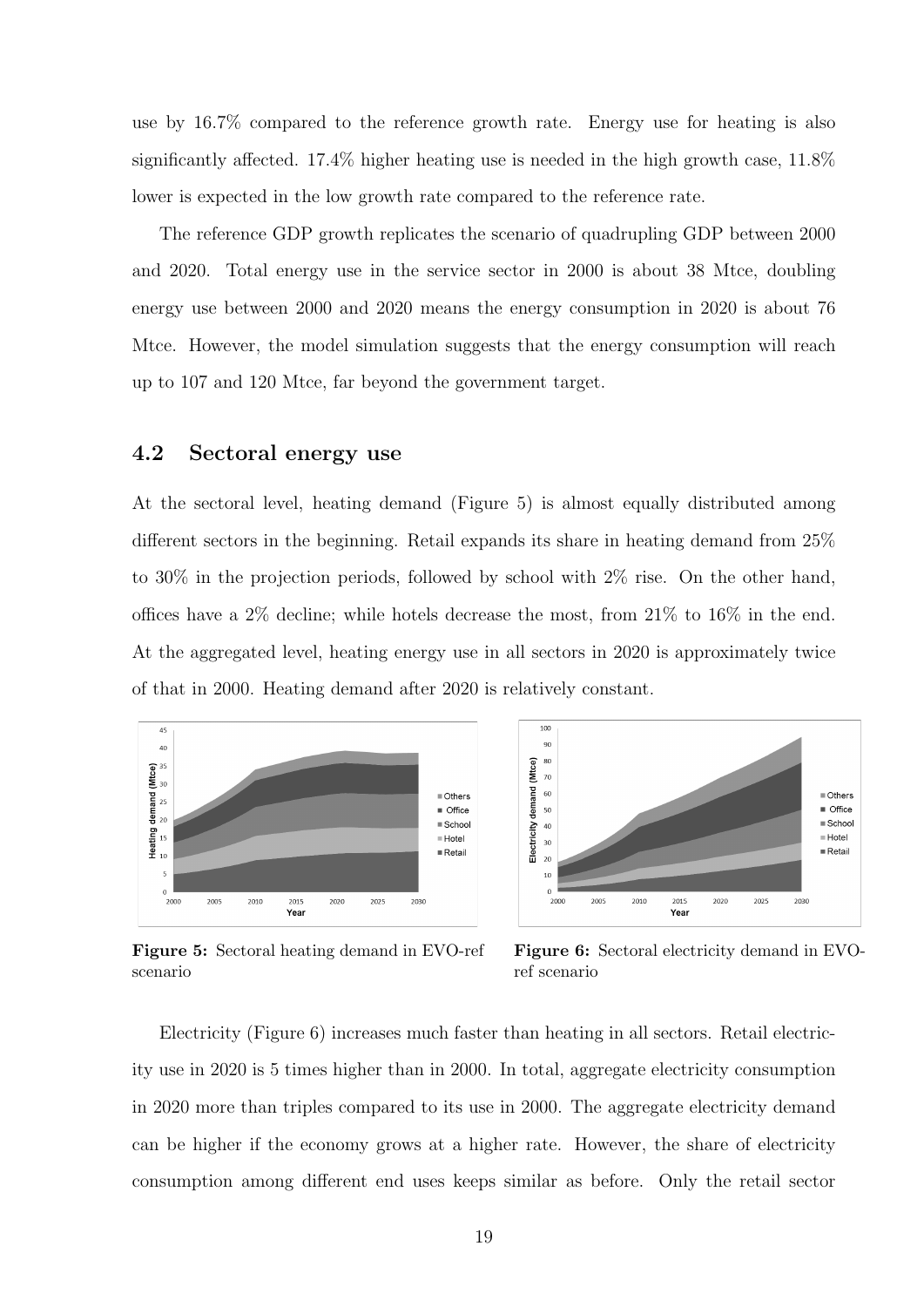

Figure 7: Per capital energy use: history, projections and international comparison. *Source: IEA data(2007) and author's projections*

expands its share, others keep constant or with a slight decline.

#### 4.3 International comparison

To make the simulation results more illustrative, three representative economies (Taiwan, Japan, Korea) are chosen for international comparison. Lagged time series data are considered to match China's recent income level. From Penn World Table 6.1 data, per capita income in China in 2003 was roughly \$4700 (in constant 1996 dollars PPP). Japan reached this level in 1960, Korea in 1978, and Taiwan in 1977. By normalizing Japan (1960), Korea (1978), and Taiwan (1977) per capita energy use to the same level of China in 2003, the model projections are compared with historical patterns happened in these similar economies. Figure 7 shows per capita energy use in China's service sector and its neighboring economies. Per capita energy use in the service sector has risen relatively slow in China, but it is projected to follow historical patterns as energy intensity declines.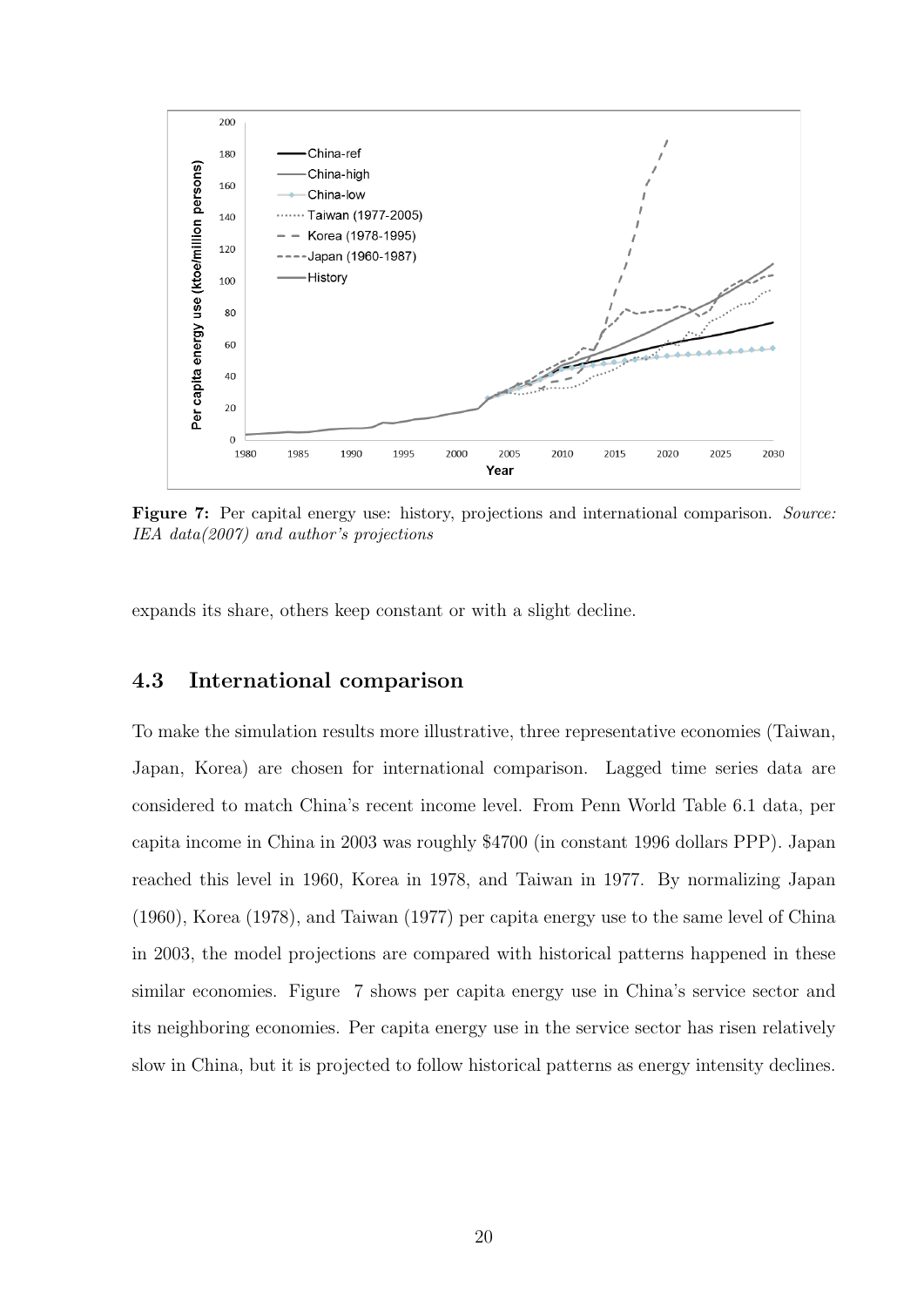#### 4.4 Emission intensity

Figure 8 shows the CO2 emissions in EVO-ref scenario and two outliers. The upper bound of model projections is derived from the BAU-high scenario, and the lower bound comes from the SP-low scenario. We can see that the CO2 emissions are reduced significantly when certain policies are designed. The largest difference between BAU-high and SP-low reaches up to 46% in 2030. CO2 emissions are not clearly defined in IEA data (2007).



Figure 8: CO2 emissions (Mt CO2): history and future projections *Source: IEA data(2007) and author's projections*

Parts of the electricity and heat use are grouped in other sectors. To catch the real value in service CO2 emissions, a lower and an upper bound are calculated to capture the CO2 emission trend in history. The lower bound uses data from "commercial and public sector". Since not all of the electricity and heating use in service sector are classified in this sector, it is necessary to estimate an upper bound for the CO2 emissions. The upper bound is calculated by adding the "commercial and public sector", the "non-specific other sector", and emissions from the "auto producers" where electricity and heat are produced for own use only. The real historical CO2 emission in the service sector should then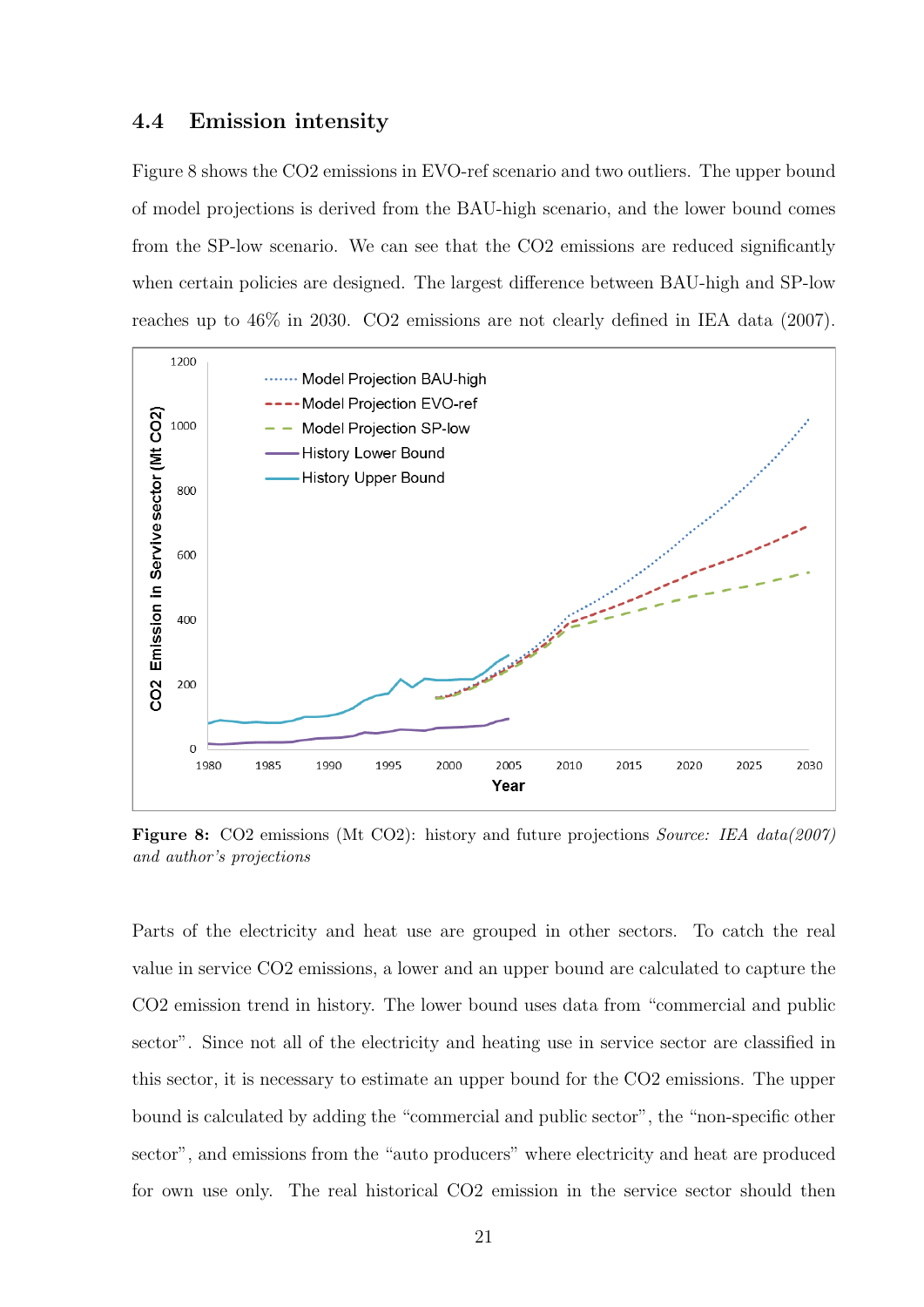fall into the range between lower and upper bound. The first few years of the model projections fit the range well. These historical trends (both in the lower case and upper case) continues in the model projections.



Figure 9: Emission intensity in service sector: history and future projections (Unit: kg/RMB). *Source: IEA data(2007) and author's projections*

CO2 emission intensity in the service sector is calculated by emissions per unit of value added. The central government announced an ambitious target of reducing CO2 emission intensity by 40% to 45% in 2020 compared with the level of 2005. From Figure 9 we can see that in the service sector the CO2 emission intensity reduction ranges from about 26% to 46% in the different scenarios in 2020 compared to 2000. In the EVO scenario, the emission intensity reduction is about 39.2%, approaching the government target. Since big cities have more stringent building standard than the Standard-2005. The emission intensity target is feasible under the current situation of building energy consumption.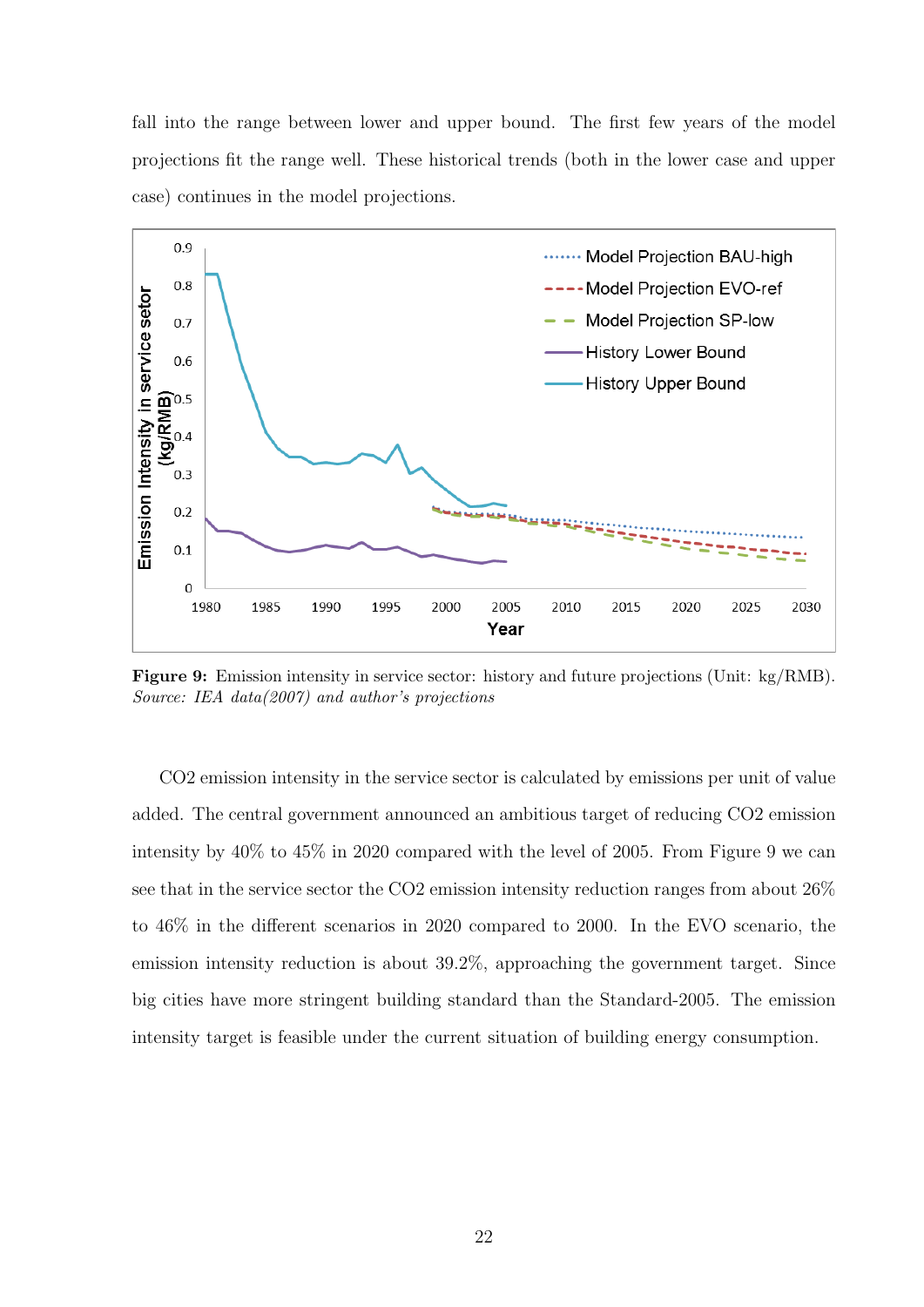## 5 Policy design advice

Based on the model simulations, together with historical and international analysis of the growth trends, I highlight four crucial aspects in designing an energy efficiency policy in the service sector in China, particularly for the achievement of the two assessed government targets .

1. New building dominance: In China the service sector is expanding rapidly with an average growth rate of 10.8% in the period 2000-2010. As from model results, the floor area will expand by three to four times based on the level of year 2000. That is, in 2030 the fraction of new buildings (built between 2010 and 2030) will take up more than 90% of all buildings. Cheng (2010) shows that an additional one billion m2 of new buildings will be constructed until 2020. Higher GDP growth will lead to further increase in floor area which requires more energy. It is estimated that total energy use in high GDP growth scenario will increase 30% compared to low GDP growth according to model projection. Hence in China, unlike European countries (e.g. according to Ravetz (2008) 75% of all existing building stock in the UK will remain in use in 2050), policies on new buildings rather than building retrofitting are essential to the national energy saving plan.

2. Cooling speed up: Heating is the major energy use for comfort at the final energy consumption level in China. Heating increases more than 3 times during the projection period, and energy saving standards damp down the energy use in heating significantly. However, little has been done for cooling. When considering primary energy and CO2 emissions, cooling demand will soon become as important as heating. Cooling uses only 2.57 Mtce of total energy in 2000, but the value approaches the level of 20 Mtce in 2030, which is almost 8 times of the year 2000's value according to the projections. Yao *et al.* (2005) indicate the similar result of the rise in cooling intensity. Current energy saving policies have only a minor impact on saving energy use in cooling. Hence traditional building standards and subsidiary measures have to be strengthened to foster an efficient use of energy for cooling purposes.

3. Energy prices and CO2 taxes: Energy prices hold a weak direct impact on energy demand in the service sector. The price elasticity in China is about 0.001 in the short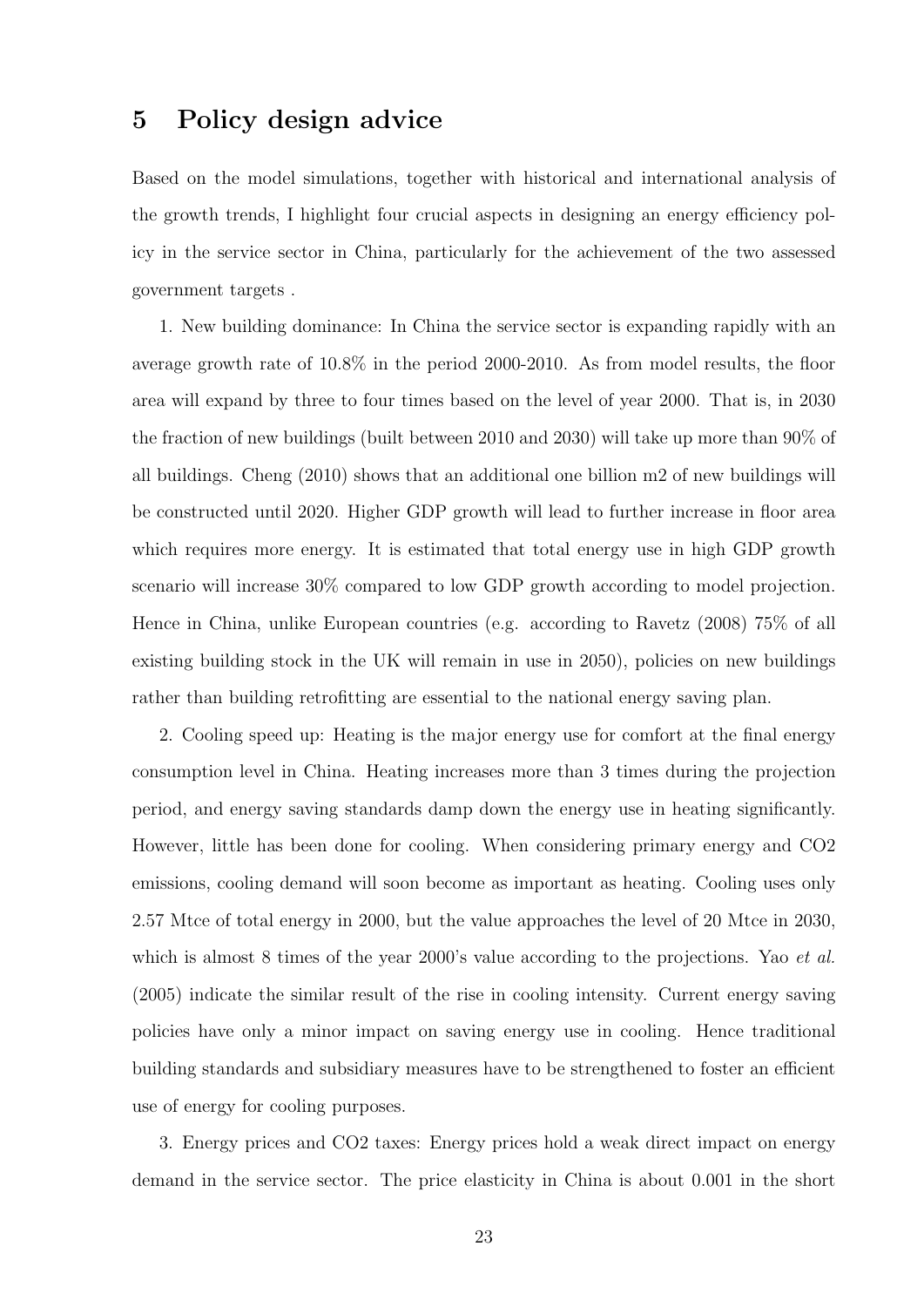

Figure 10: Projected energy use across scenarios

run and 0.005 in the long run (Cooper, 2003). As the simulation suggests, a doubling in the energy price would decrease electricity use by 8%. The CO2 emission reduction is modest.

In China, a very large portion of the electricity production comes from fossil fuels. Recently, the central government pushes power plants to install emission control devices on one hand; on the other hand, power plants with renewable energy (mainly hydro, but also increasingly wind, solar) are under construction or planned. The enactment of the renewable energy law in China shows strong support of new energies from the government level. These strategies would decline the CO2 content of electricity. In this regard, CO2 taxes will induce stronger substitution in the fuel mix of heating systems and electricity generation.

The model projection also reflects the advantage of CO2 tax compared with rising energy price. From Figure 10 we see that a fuel mix revolution (LBNL scenario gives different technologies and fuel mix compared with EVO) offers a fruitful perspective for both energy saving and emission reductions. Hence, imposing CO2 tax would be an adequate policy measure to accelerate the reduction of the CO2 emissions and the energy intensity of the Chinese energy system.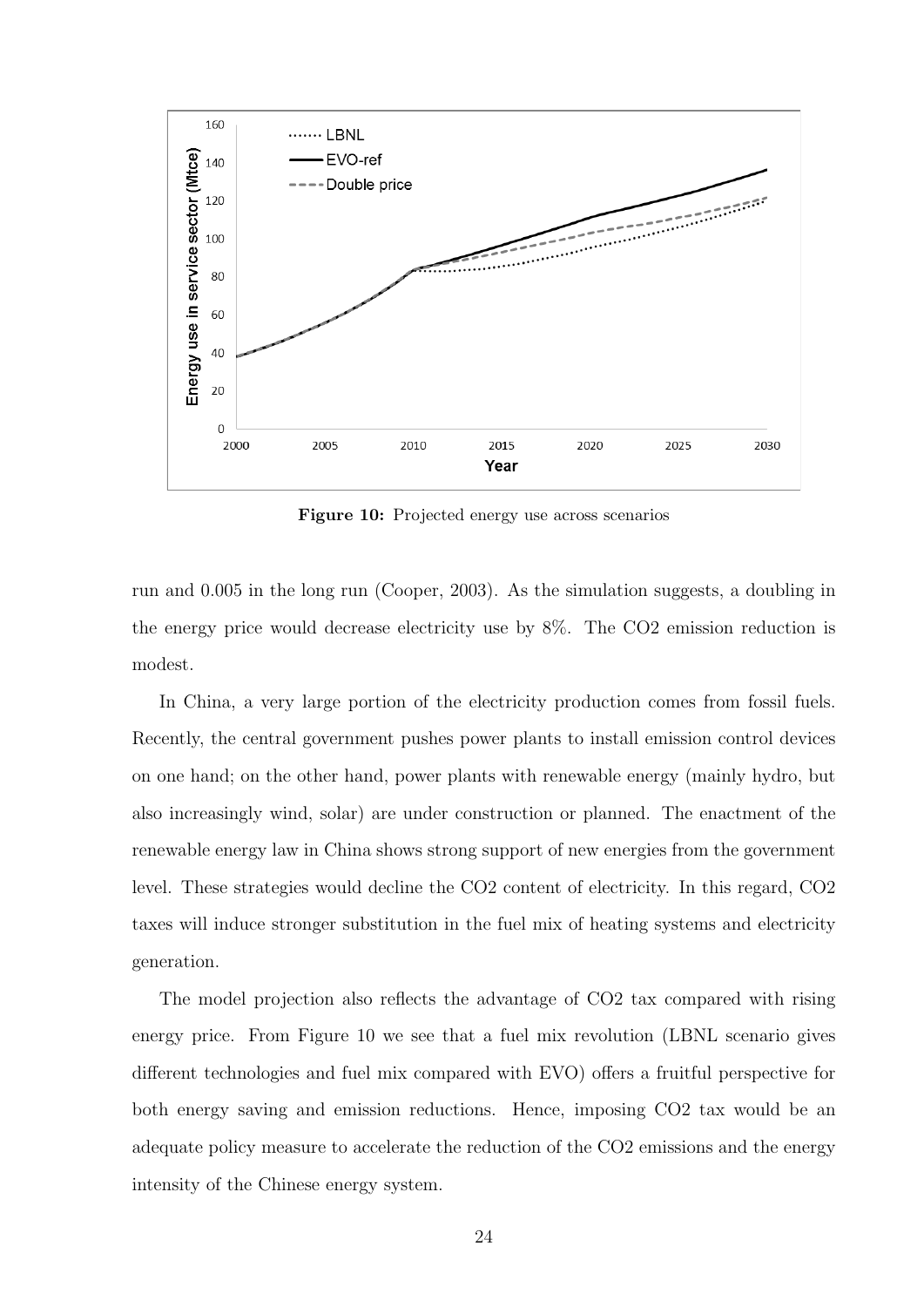4. Enactment and implementation of policy measures: The standard-2005 includes an ambitious target of 50% energy saving compared to pre existing buildings, and more stringent target of 65% energy saving in big cities. However, the compliance rate of buildings is relatively low (21.7% in 2009). Higher fulfillment of target value for new buildings will further reduce energy consumptions. Nevertheless, further improvement of compliance rate needs government consideration from the perspective of education and training. As reported by IHS, China took 25% of the world construction workers, among which only about 10% have professional certification and less than 30% take part in regular training. Further energy saving can be achieved if the central government of China implements similar policies and funds the training and education of construction workers. It is estimated from the model that if 80% of the new buildings reaches the standard after construction, the total energy use in the service sector will be reduced by up to 9% in the year 2030.

## 6 Conclusion

This paper provides a detailed view of the near term prospects for building energy saving in China's service sector. By formulating the building Standard-2005 specifically in the model, this paper captures how technology specifications affect the energy consumption and emission reduction. The capability of including the compliance rate of building codes into the model makes the results much more reliable. Three different GDP growth rates are designed to capture the macroeconomic influence on energy use. Starting with similar energy consumption in the year 2000, electricity increases 5 to 8 times depending on different scenarios, while growth of heating use is flatter than electricity. In energy use for heating, policies such as compulsory building standard show high potential energy saving: 32% of final energy can be saved under a 50% energy saving policy (EVO); economic growth contributes 17% of the energy consumption growth. From the sensitivity analysis we can see the increase in electricity use is much more driven by economic growth, reflecting 29% of the energy use difference between baseline (reference growth) and high growth; energy saving policy (SP) reduces only 8% of future energy consumption. In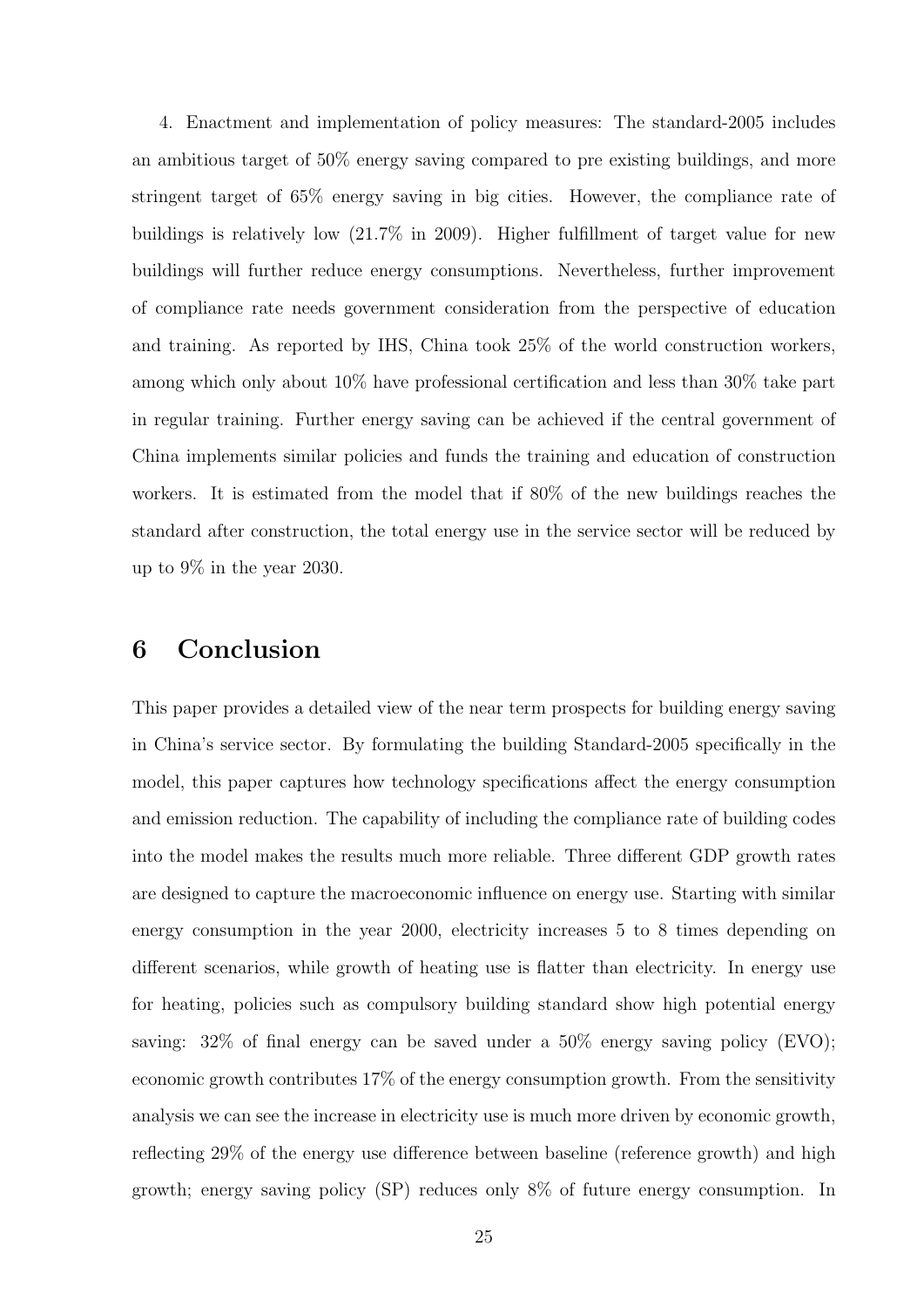general, the effects on the energy intensity in the service sector are encouraging: 33% of the energy intensity reduction can be achieved in 2020 and more than 50% in the year 2030.

The model results suggest that at least 26% reduction in emission intensity can be achieved in 2020 and 34% in 2030 (compared with the year 2000 under BAU-high scenario). With the nationwide Standard-2005, emission reduction can reach up to 39%, the target of 40% to 45% reduction of emission intensity is possible since more strict building energy saving codes are implemented by large capital cities. However, even with such encouraging results, the target of quadrupling GDP while only doubling energy use from 2000 to 2020 is not possible in the service sector under the model projections.

This paper also delivers additional insight for designing better energy saving strategy for China's service sector. Energy saving policies on commercial buildings have to be further differentiated between new constructions and old ones. Cooling energy use will gain in magnitude soon as the economic development. Hence future policies should consider energy saving in cooling in a similar way as heating. Furthermore, CO2 taxes could accelerate the substitution of fuels and stimulate the technology advancement in heating and electricity generation. Also, it is worth noting that professional education and training are necessary for the improvement of the compliance rate.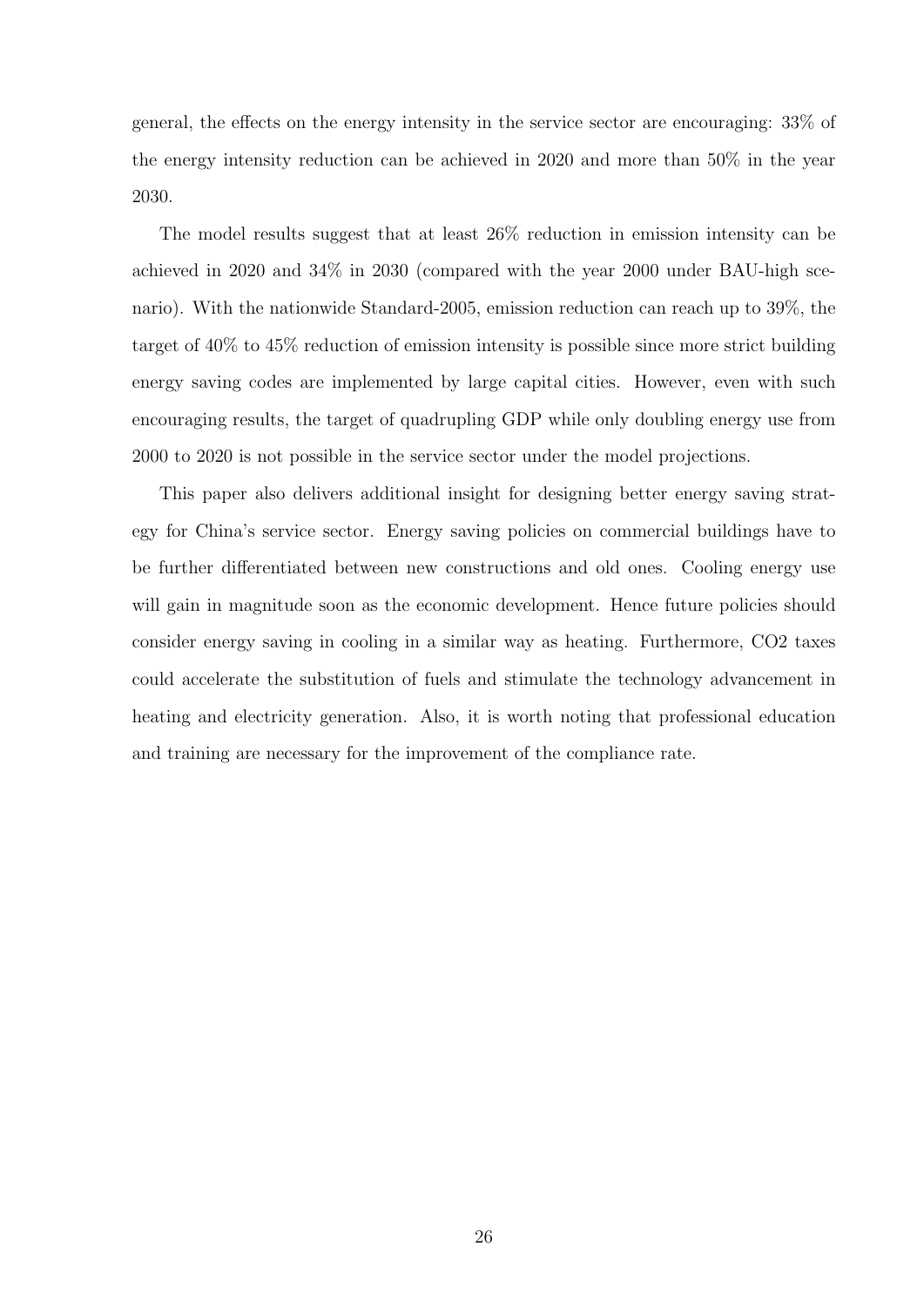## References

- [1] Aebischer, B. (1996): Perspectives of the Energy Consumption in the Swiss Service Sector: Modeling and Results. Proceedings of International Conference on the Perspectives of the Energy Demand and Efficient Energy Use, POSCO Centre. Seoul, Korea.
- [2] Aebischer, B., Jakob, M., Catenazzi, G. (2007). Impact of climate change on thermal comfort, heating and cooling energy demand in Europe. France. ISBN: 978-91-633- 0899-4.
- [3] Alcantara, V. and Padilla, E. (2009). Input-output subsystems and pollution: An application to the service sector and CO2 emissions in Spain. Ecological Economics, Volume 68, Issue 3, Pages 905-914 http://dx.doi.org/10.1016/j.ecolecon.2008. 07.010
- [4] Asia Pulse (2006): China Sets Energy Efficiency Standards in Urban Construction. Asia Pulse Pte Ltd. Website article published on 26 February 2006. http://www. asiapulse.com
- [5] Blanford, G. J., Richels, R. G., and Rutherford, T. F. (2008). Revised emissions growth projections for China: why post-Kyoto climate policy must look east. Post-Kyoto international climate policy, Cambridge.
- [6] BP Statistical review of Energy, June 2011 cited in Reuters, "Global CO2 emissions rose over 10 per cent in 2010", BP, 8 June, 2011.
- [7] Building Energy Reduction Center at Tsinghua University (THUBERC, 2009): Annual research report on building energy reduction in China. China Building Press, Beijing, China.
- [8] Cai, W.G., Wu, Y., Zhong, Y., and Ren H.(2009): China building energy consumption: Situation, challenges and corresponding measures, Energy Policy 37(6), 2054-2059.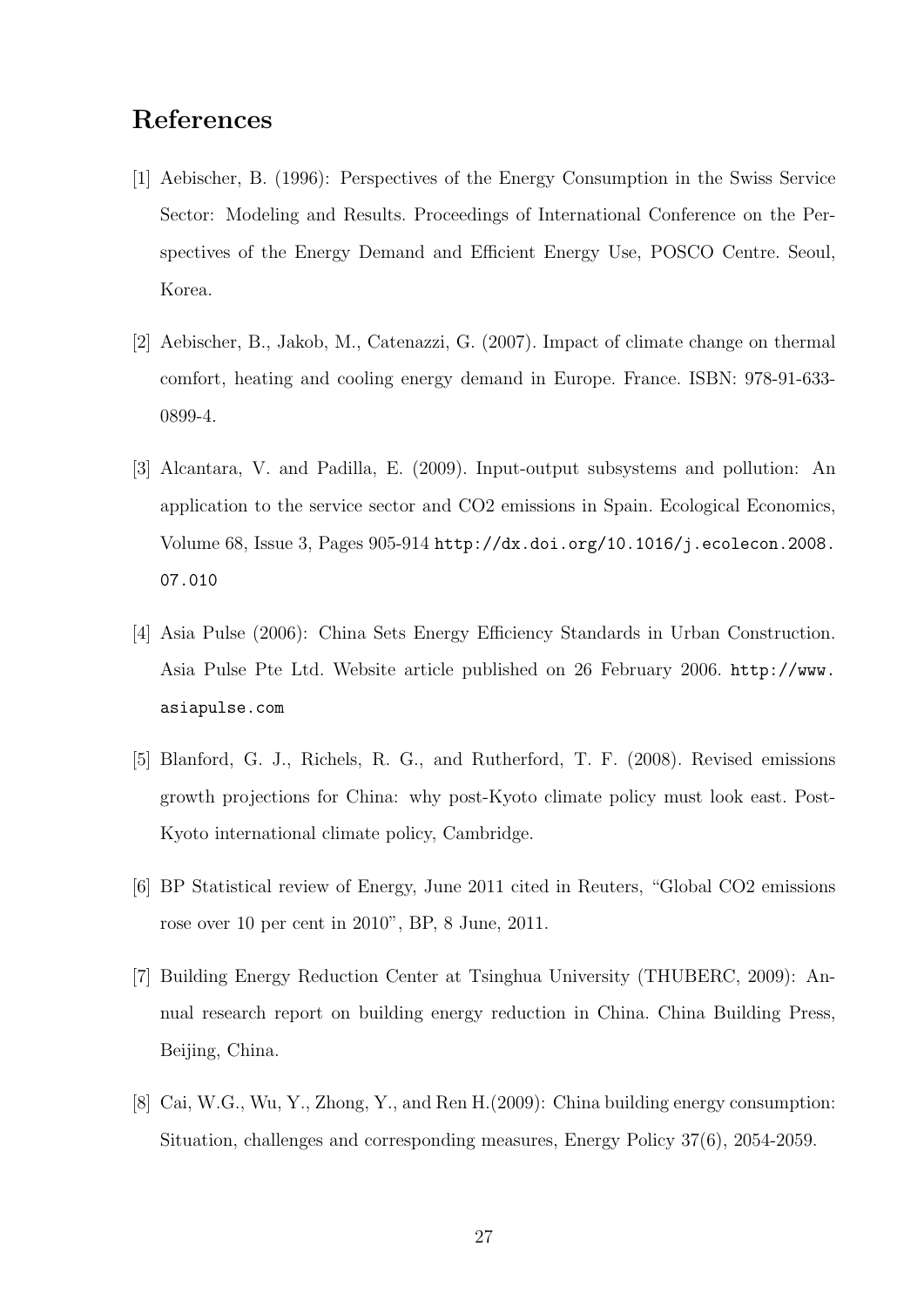- [9] Catenazzi, G. (2009): Advances in techno-economic energy modeling: Costs, dynamics and hybrid aspects, Doctoral dissertation, Diss. ETH No. 18016. http://e-collection.library.ethz.ch/eserv/eth:41888/eth-41888-02.pdf
- [10] Cheng, C. (2010). A new NAMA framework for dispersed energy end-use sectors. Energy Policy, 38, 10, 5614-5624.
- [11] Cooper, J. (2003): Price elasticity of demand for crude oil: estimates for 23 countries. OPEC review.
- [12] Design standard for energy efficiency of public buildings in China, GB 50189-2005.
- [13] Energy efficiency and Urban Development, CCICED 2008 Annual General Meeting. http://www.iddri.org/Activites/Ateliers/0811\_Task-Force-on-Urban-Development\_ report.pdf
- [14] Facilitating Deployment of Highly Efficient Combined Heat and Power Applications in China, U.S. Environmental Protection Agency Combined Heat and Power Partnership and Asia Pacific Partnership on Clean Development and Climate. http://www.epa.gov/chp/documents/chpapps\_china.pdf.
- [15] Glicksman, L., Norford, L., and Greden, L. (2006): SUSTAINABLE URBAN HOUS-ING IN CHINA, Alliance for Global Sustainability Book series, 2006, Volume 9, Part One, 8-21, DOI: 10.1007/978-1-4020-4786-2 2
- [16] Hirschhausen, C. and Andres, M. (2000). Long-term electricity demand in China From quantitative to qualitative growth? Energy Policy, Vol. 28, 231-241.
- [17] IEA (2004): 30 years of energy use in IEA countries. International Energy Agency, Paris, France.
- [18] IEA (2007a): World Energy Statistics 2007. International Energy Agency, Paris, France.
- [19] IEA (2010): World Energy Statistics 2010. International Energy Agency, Paris, France.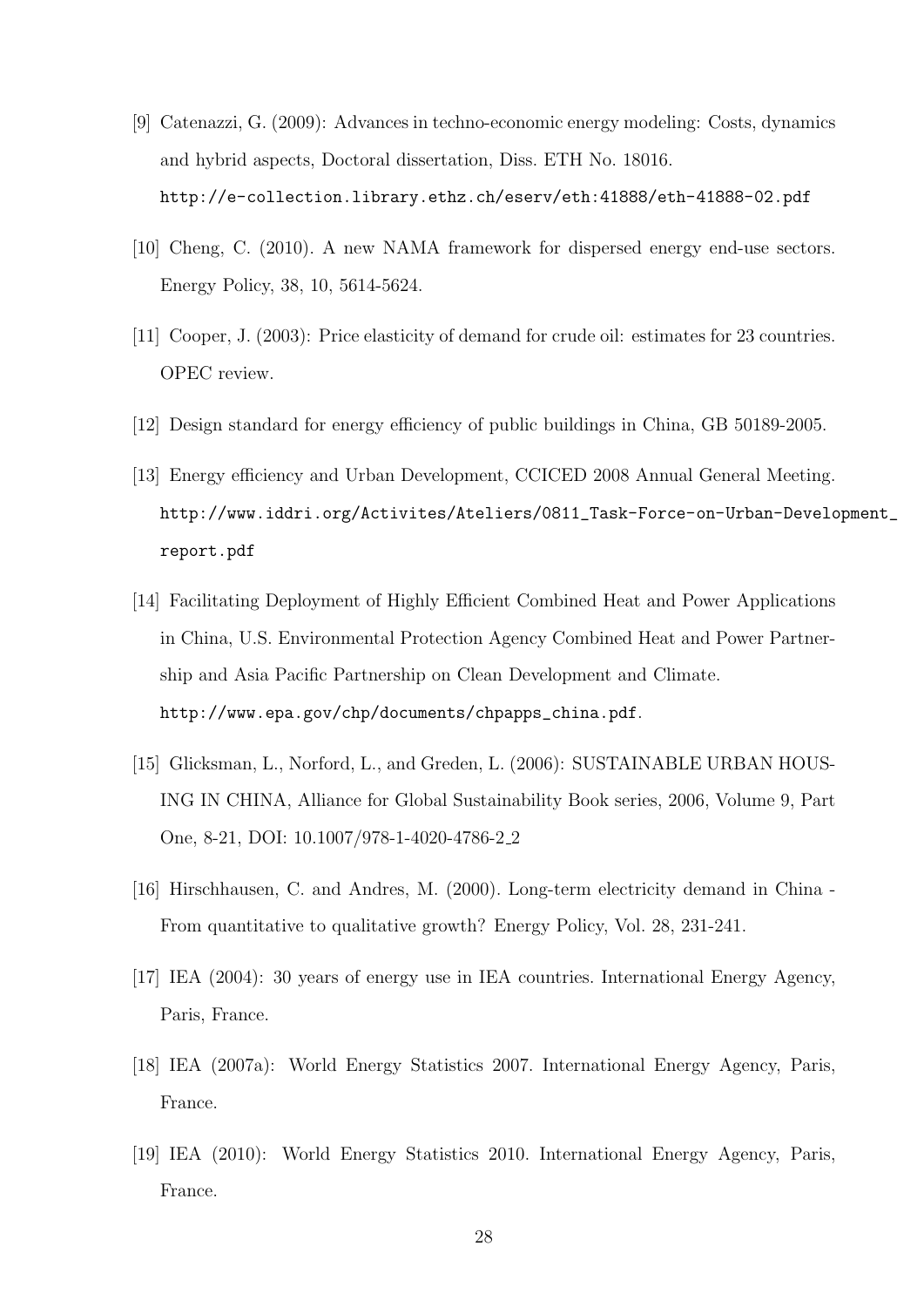- [20] IPCC, 2007. Assessment of policy instruments for reducing GHG from buildings. IPCC.
- [21] Jiang, K. and Hu, X. (2006): Energy demand and emissions in China: scenarios and policy options, Proceedings of the Sixth International Conference for Enhanced Building Operations, Shenzhen, China.
- [22] Lin, J., Zhou, N., Levine, M., and Fridley, D. (2008): Taking out 1 billion tons of CO2: The magic of China's 11th Five-Year Plan? Energy Policy, Volume 36, Issue 3, 954-970.
- [23] MGI (2007): Curbing global energy demand growth: the energy productivity opportunity. McKinsey Global Institute.
- [24] National Bureau of Statistics, 2006-2010. China Statistical Yearbooks. Beijing, China.
- [25] Ravetz, J. (2008). State of the stock What do we know about existing buildings and their future prospects? Energy Policy, 36, 12, 4462-447.
- [26] RNECSPC 2005. Research on National Energy Comprehensive Strategy and Policy of China, Economic Science Press, 2005.
- [27] Rosenblum, J., Horvath, A., and Hendrickson, C. (2000): Environmental Implications of Service Industries. Environ. Sci. Technol., 34 (22), pp 4669-4676
- [28] World Bank (2006): The World Development Indicators 2006 (WDI) Database.
- [29] Yang, C., Xuan, X., and Jackson, R.(2012): China's coal price disturbances: Observations, explanations, and implications for global energy economies. Energy Policy 51, 720-727.
- [30] Yao, R., Li, B., and Steemer, K. (2005): Energy policy and standard for built environment in China. Renewable Energy, 30, p. 1973-88.